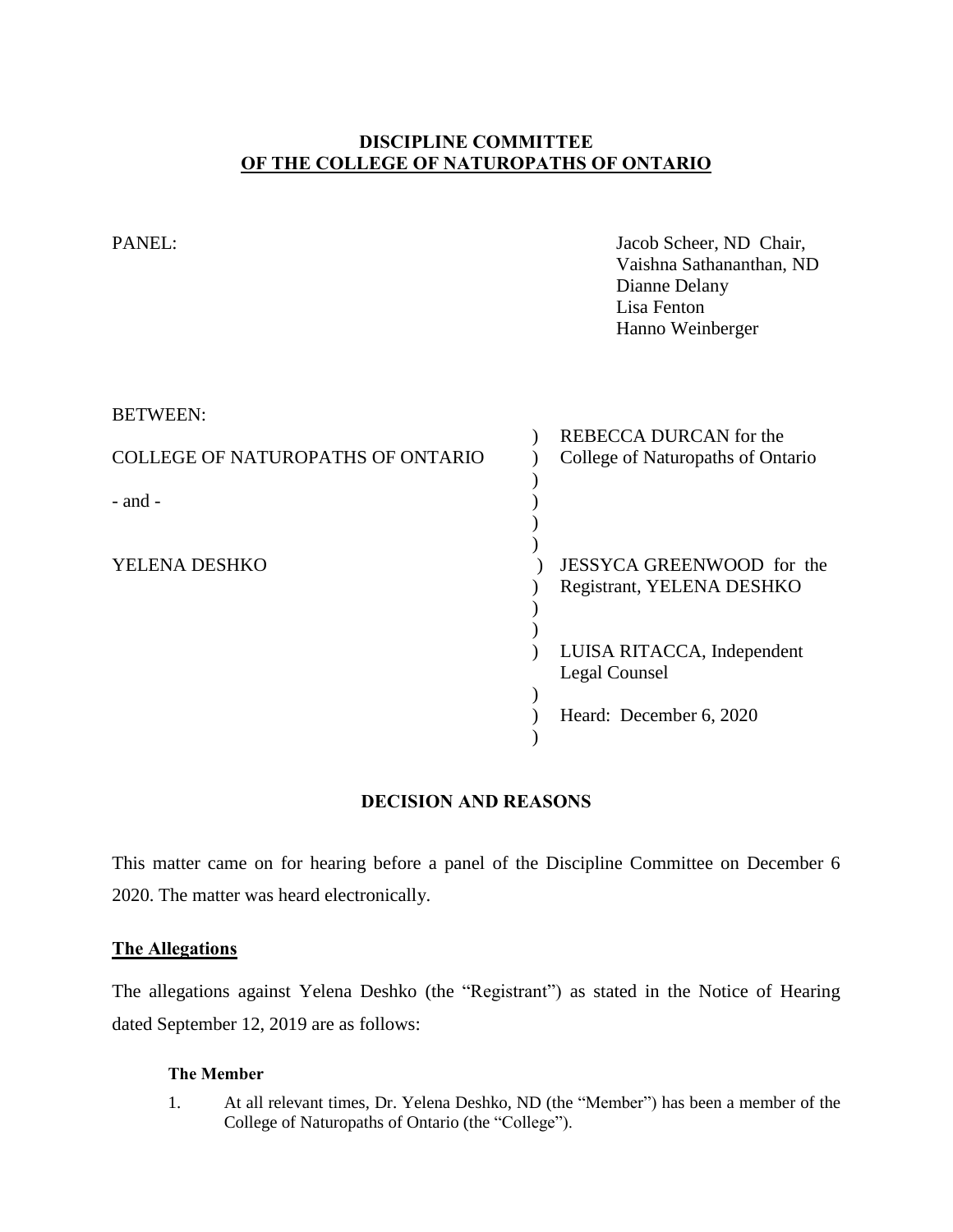- 2. The Member met the Therapeutic and IVIT Standards in or about October 2015.
- 3. At all relevant times, the Member worked at and/or owned Timeless Health Clinic in Toronto, Ontario (the "Clinic"). The Clinic is not a laboratory or a specimen collection centre pursuant to the Laboratory and Specimen Collection Centre Licensing Act.

## **Improper Delegation**

- 4. It is alleged that since July 1, 2015, the Member delegated the act of administering a substance by injection (via IVIT and/or intramuscularly and/or mesotherapy) and/or performing a procedure on tissue below the dermis (drawing blood) to a nurse and/or nurses.
- 5. It is alleged that since July 1, 2015, the Member delegated the act of compounding to a nurse and/or nurses and did not record information as required in s. 19 of Regulation 168/15.
- 6. It is alleged that the above conduct constitutes professional misconduct pursuant to s. 51(1)(c) of the Health Professions Procedural Code, being Schedule 2 to the *Regulated Health Professions Act, 1991* (the "Code") as set out in one or more of the following paragraphs of section 1 of Ontario Regulation 17/14 made under the *Naturopathy Act, 2007*:
	- a. Paragraph 1 Contravening, by act or omission, a standard of practice of the profession or failing to maintain the standard of practice of the profession;
	- b. Paragraph 23 Failing to keep records in accordance with the standards of the profession;
	- c. Paragraph 36 Contravening, by act or omission, a provision of the Act, the *Regulated Health Professions Act, 1991* or the regulations under either of those Acts; and/or
	- d. Paragraph 46 Engaging in conduct or performing an act relevant to the practice of the profession that, having regard to all the circumstances, would reasonably be regarded by members as disgraceful, dishonourable or unprofessional.
- 7. It is also alleged that the above conduct constitutes professional misconduct pursuant to subsection 4(3) of the *Naturopathy Act, 2007*.

### **Charging Block Fees**

- 8. It is alleged that since July 1, 2015, the Member sold packages or blocks of treatment to patients.
- 9. It is alleged that the above conduct constitutes professional misconduct pursuant to s. 51(1)(c) of the Code, as set out in one or more of the following paragraphs of section 1 of Ontario Regulation 17/14 made under the *Naturopathy Act, 2007*:
	- a. Paragraph 1 Contravening, by act or omission, a standard of practice of the profession or failing to maintain the standard of practice of the profession;
	- b. *Allegation Withdrawn*; and/or
	- c. Paragraph 46 Engaging in conduct or performing an act relevant to the practice of the profession that, having regard to all the circumstances, would reasonably be regarded by members as disgraceful, dishonourable or unprofessional.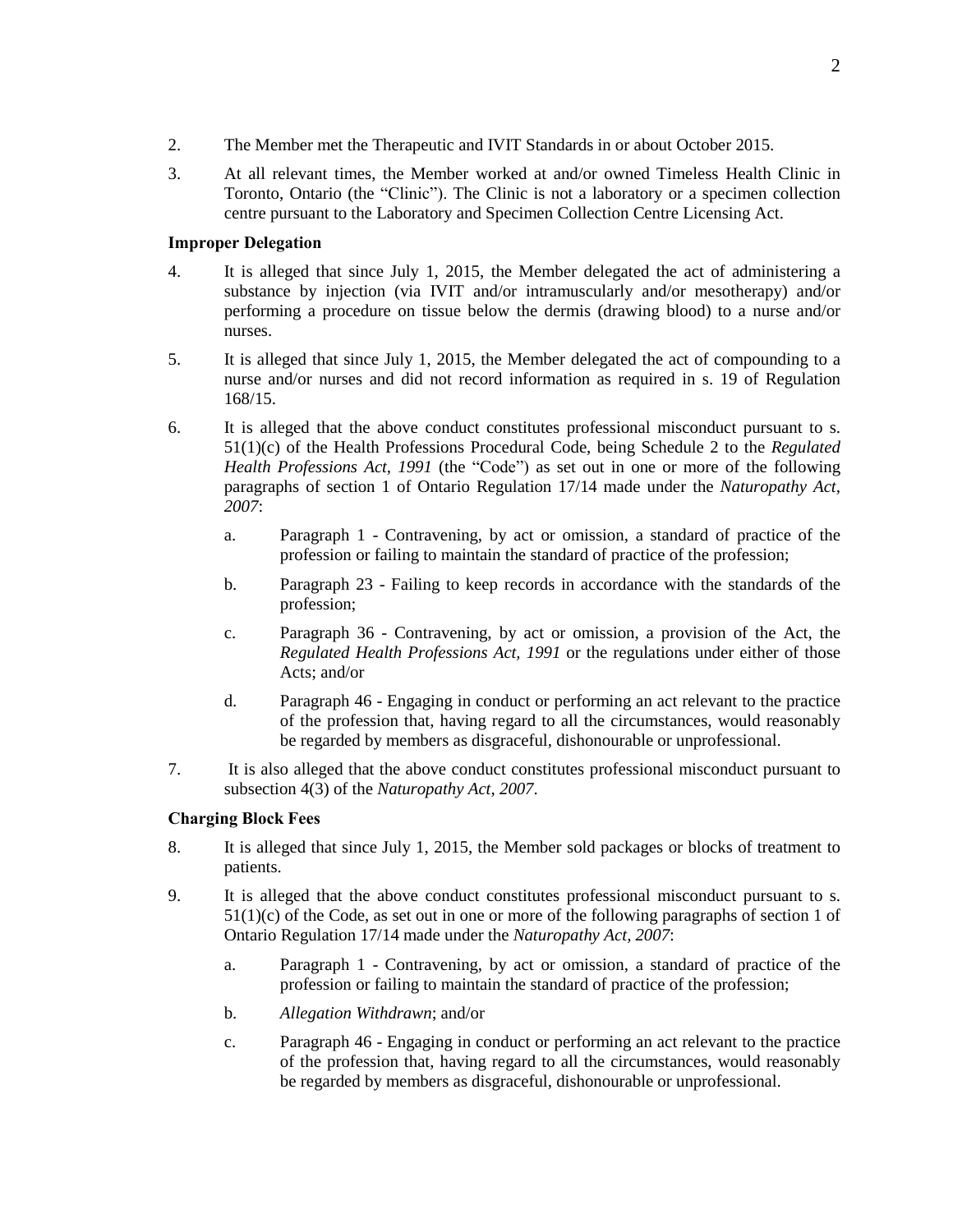#### **Laboratory Compliance**

- 10. It is alleged that since July 1, 2015, the Member:
	- a. Ordered specimens to be sent and/or sent specimens to laboratories not licensed by the Laboratory and Specimen Collection Centre Licensing Act; and/or
	- b. Requisitioned the collection of urine, and/or saliva, and/or blood for tests:
		- i. At the Clinic and/or
		- ii. That are outside the scope of a naturopath.
- 11. It is alleged that the above conduct constitutes professional misconduct pursuant to s. 51(1)(c) of the Code, as set out in one or more of the following paragraphs of section 1 of Ontario Regulation 17/14 made under the *Naturopathy Act, 2007*:
	- a. Paragraph 1 Contravening, by act or omission, a standard of practice of the profession or failing to maintain the standard of practice of the profession;
	- b. Paragraph 8 Providing or attempting to provide services or treatment that the member knows or ought to know to be beyond the member's knowledge, skill or judgment;
	- c. Paragraph 9 Failing to advise a patient or the patient's authorized representative to consult another member of a health profession within the meaning of the *Regulated Health Professions Act, 1991*, when the member knows or ought to know that the patient requires a service that the member does not have the knowledge, skill or judgment to offer or is beyond his or her scope of practice;
	- d. Paragraph 10 Performing a controlled act that the member is not authorized to perform;
	- e. Paragraph 36 Contravening, by act or omission, a provision of the Act, the *Regulated Health Professions Act, 1991* or the regulations under either of those Acts; and/or
	- f. Paragraph 46 Engaging in conduct or performing an act relevant to the practice of the profession that, having regard to all the circumstances, would reasonably be regarded by members as disgraceful, dishonourable or unprofessional.
- 12. It is also alleged that the above conduct constitutes professional misconduct pursuant to subsection 4(3) of the *Naturopathy Act, 2007*.

#### **Advertising and Administration Concerns**

- 13. It is alleged that since July 1, 2015, the Clinic offered and/or the Member administered to and/or the Member recommended to and/or the Member ordered and/or the Member delegated the following treatments to patients:
	- a. Lipotropic B12 injection that includes choline, inositol, chromium and/or methionine;
	- b. Immune Boost injection that includes Vitamin C;
	- c. Immune Boosting IV that includes anti-viral botanicals;
	- d. Gluthathione injection that includes procaine and/or Procaine injection;
	- e. Iron IV that includes iron;
	- f. Mesotherapy; and/or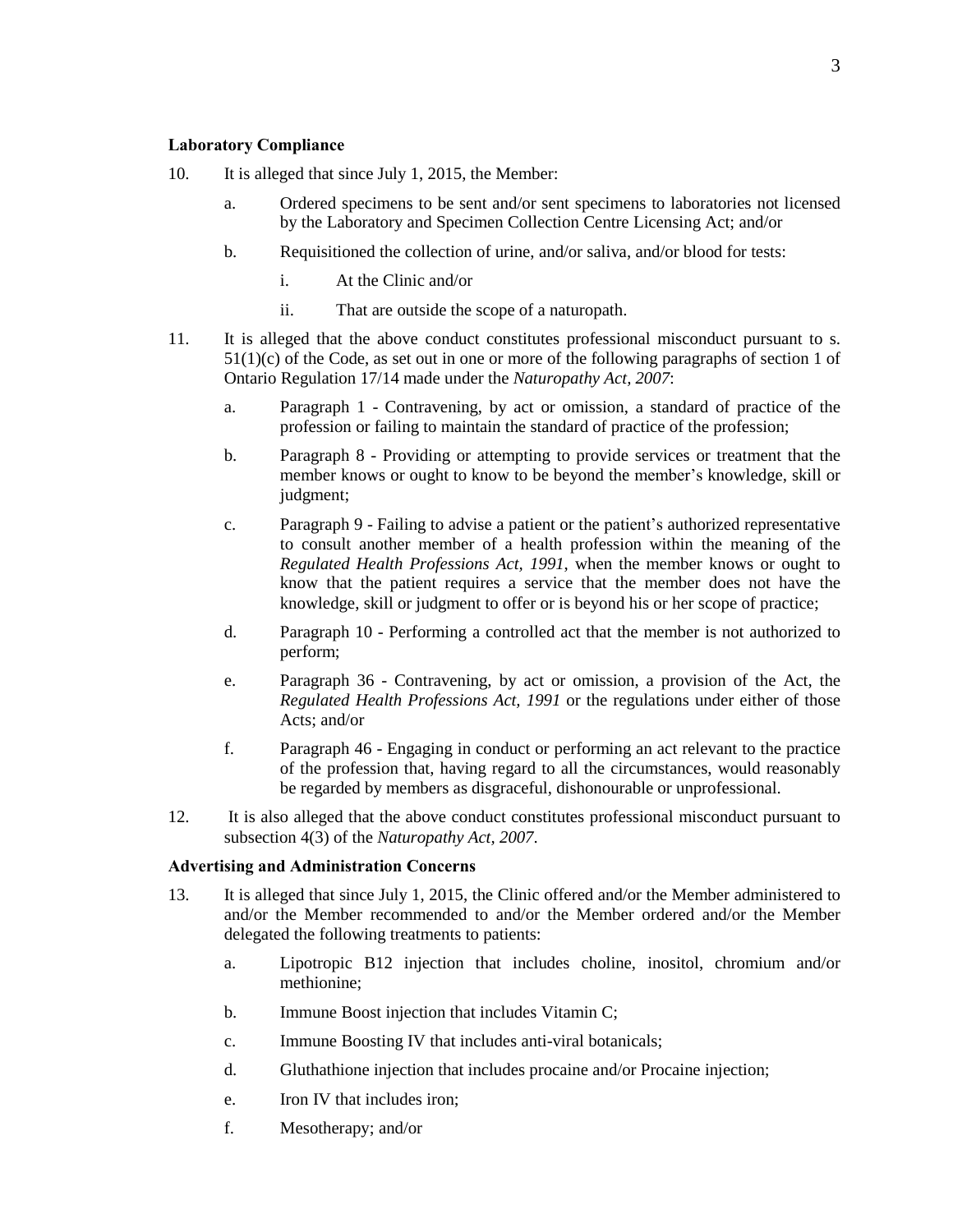- 
- g. Fresh Start Detox that can "help reset your metabolism."
- 14. It is alleged that the above conduct constitutes professional misconduct pursuant to s.  $51(1)(c)$  of the Code, as set out in one or more of the following paragraphs of section 1 of Ontario Regulation 17/14 made under the *Naturopathy Act, 2007*:
	- a. Paragraph 1 Contravening, by act or omission, a standard of practice of the profession or failing to maintain the standard of practice of the profession;
	- b. Paragraph 8 Providing or attempting to provide services or treatment that the member knows or ought to know to be beyond the member's knowledge, skill or judgment;
	- c. Paragraph 9 Failing to advise a patient or the patient's authorized representative to consult another member of a health profession within the meaning of the *Regulated Health Professions Act, 1991*, when the member knows or ought to know that the patient requires a service that the member does not have the knowledge, skill or judgment to offer or is beyond his or her scope of practice;
	- d. Paragraph 10 Performing a controlled act that the member is not authorized to perform;
	- e. Paragraph 23 Failing to keep records in accordance with the standards of the profession;
	- f. Paragraph 27 Permitting the advertising of the member or his or her practice in a manner that is false or misleading or that includes statements that are not factual and verifiable;
	- g. Paragraph 36 Contravening, by act or omission, a provision of the Act, the *Regulated Health Professions Act, 1991* or the regulations under either of those Acts; and/or
	- h. Paragraph 46 Engaging in conduct or performing an act relevant to the practice of the profession that, having regard to all the circumstances, would reasonably be regarded by members as disgraceful, dishonourable or unprofessional.
- 15. It is also alleged that the above conduct constitutes professional misconduct pursuant to subsection 4(3) of the *Naturopathy Act, 2007*.

### **Falsification and Misleading Records**

- 16. *Allegation withdrawn*.
- 17. *Allegation withdrawn*.

#### **Testimonials**

- 18. *Allegation withdrawn*.
- 19. *Allegation withdrawn*.

#### **Health Track-Pro**

- 20. It is alleged that on or about December 12, 2018 an undercover investigator of the College ordered "Health Track-Pro" from the Clinic's website. Health Track-Pro included a blood work requisition and one hour appointment with a naturopath from the Clinic.
- 21. The undercover investigator was not a patient of the Member.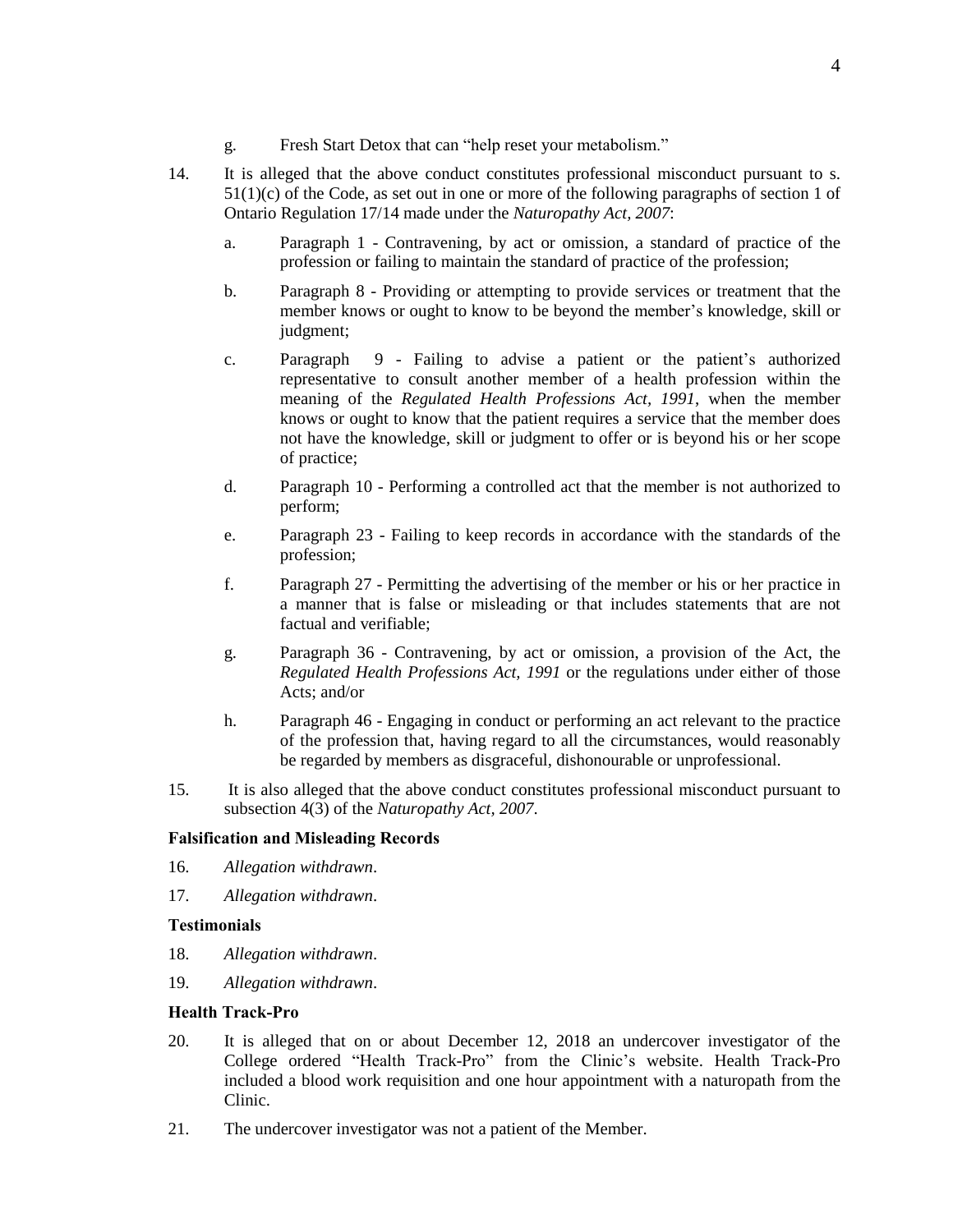- 22. It is alleged that once the undercover investigator paid \$270 she was provided the following via email:
	- a. An electronic requisition signed by the Member. The electronic requisition ordered the following blood tests:
		- i. Lipid Profile
		- ii. CBC
		- iii. Ferritin
		- iv. Glucose Fasting
		- v. Chemistry Panel M
		- vi. Chemistry Panel N
		- vii. TSH
	- b. An invoice from Health Track Pro for a Basic Check-Up.
- 23. It is alleged that after the undercover investigator had her blood drawn at a laboratory (with the electronic requisition as described in paragraph 22) she was contacted by the Clinic and offered an appointment to meet with another naturopath at the Clinic. It is alleged that the undercover investigator asked to meet with the Member.
- 24. It is alleged that on or about January 23, 2019 the undercover investigator had a 30 minute appointment with the Member.
- 25. It is alleged that the above conduct constitutes professional misconduct pursuant to s.  $51(1)(c)$  of the Code, as set out in one or more of the following paragraphs of section 1 of Ontario Regulation 17/14 made under the *Naturopathy Act, 2007*:
	- a. Paragraph 1 Contravening, by act or omission, a standard of practice of the profession or failing to maintain the standard of practice of the profession;
	- b. Paragraph 8 Providing or attempting to provide services or treatment that the member knows or ought to know to be beyond the member's knowledge, skill or judgment;
	- c. Paragraph 18 Issuing an invoice, bill or receipt that the member knows or ought to know is false or misleading;
	- d. Paragraph 23 Failing to keep records in accordance with the standards of the profession;
	- e. Paragraph 27 Permitting the advertising of the member or his or her practice in a manner that is false or misleading or that includes statements that are not factual and verifiable;
	- f. Paragraph 36 Contravening, by act or omission, a provision of the Act, the *Regulated Health Professions Act, 1991* or the regulations under either of those Acts; and/or
	- g. Paragraph 46- Engaging in conduct or performing an act relevant to the practice of the profession that, having regard to all the circumstances, would reasonably be regarded by members as disgraceful, dishonourable or unprofessional.
- 26. It is also alleged that the above conduct constitutes professional misconduct pursuant to subsection 4(3) of the *Naturopathy Act, 2007*.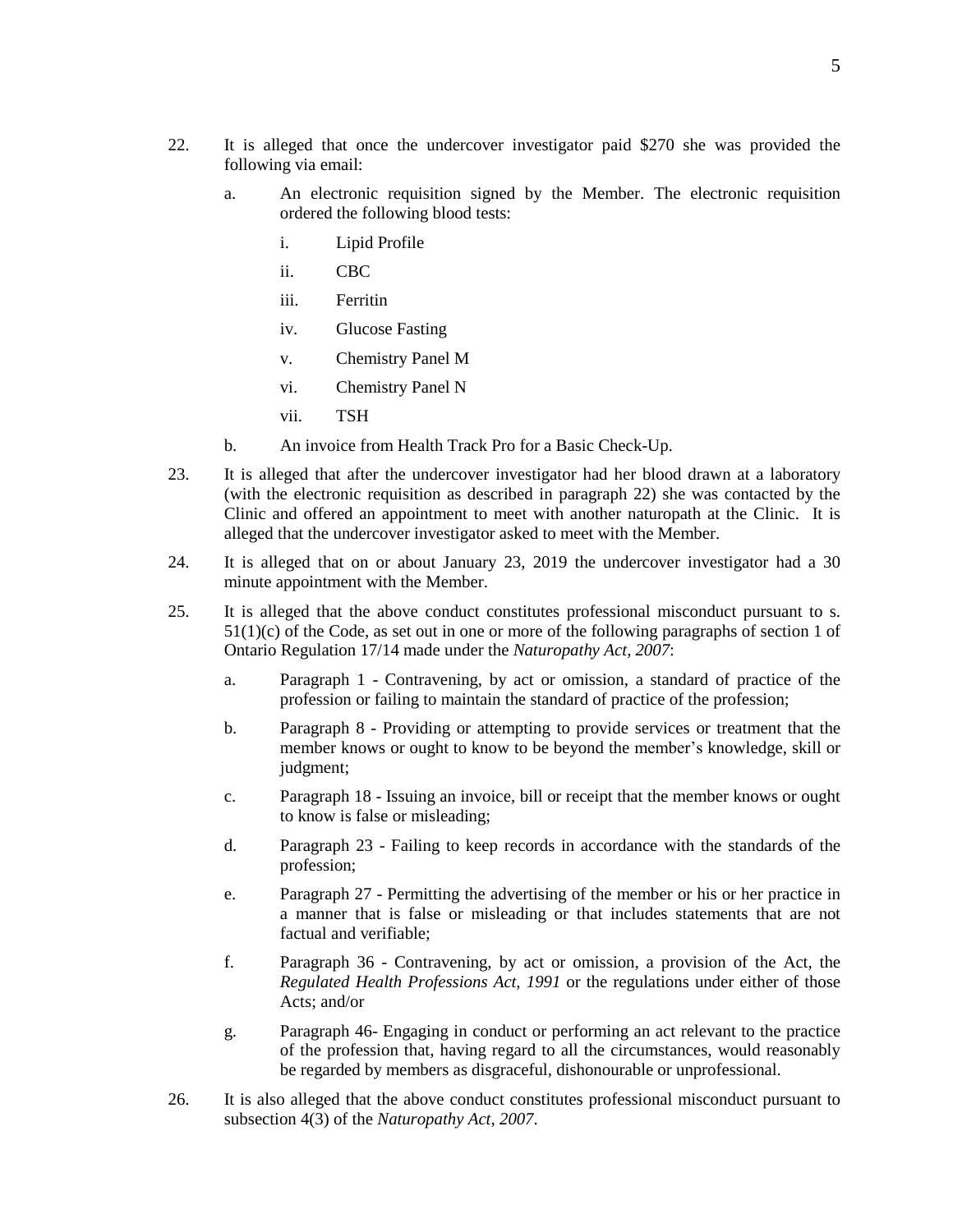# **Registrant's Plea**

The Registrant admitted the allegations set out in the Notice of Hearing, save for those the College sought to withdraw.

The panel conducted an oral plea inquiry and was satisfied that the Registrant's admissions were voluntary, informed and unequivocal.

The panel allowed the withdrawal of the allegations at paragraphs 9(b), 16-19.

# **Evidence**

The parties advised the panel that they had prepared an Agreed Statement of Facts, which was presented as evidence in support of the allegations and the Registrant's admissions.

# **Agreed Statement of Facts (Exhibit #2)**

# **BACKGROUND**

## **The Registrant**

- 1. At all relevant times, Dr. Yelena Deshko, ND (the "Registrant") has been a registrant of the College of Naturopaths of Ontario (the "College"). Attached as Tab "A" is a copy of the Registrant's College Register Profile<sup>1</sup>.
- 2. The Registrant met the Therapeutic and Intravenous Infusion Therapy (IVIT) Standards of Practice in or about October 2015. Both IVIT and the compounding of drugs for the purposes of IVIT are considered a controlled act under the *Regulated Health Professions Act, 1991* and the *Naturopathy Act, 2007*.
- 3. At all relevant times, the Registrant worked at and owned Timeless Health Clinic in Toronto, Ontario (the "Clinic"). The Clinic employed nursing staff. The Clinic is not a laboratory or a specimen collection centre pursuant to the Laboratory and Specimen Collection Centre Licensing Act.

# **Improper Delegation**

# **IVIT and IM**

 $\overline{a}$ 

- 4. It is agreed that nurses are authorized to perform several controlled acts including administering a substance by injection. However, nurses cannot perform the authorized controlled acts (including administering a substance by injection) unless (a) it is ordered by a chiropodist, dentist, physician or midwife or (b) permitted by the regulations under the Nursing Act.
- 5. It is agreed that no such regulations exist under the Nursing Act that permit naturopaths to order nurses to administer a substance by injection. Attached as Tab "B" is a copy of the relevant legislation.

 $<sup>1</sup>$  The documents attached to the Agreed Statement of Facts have not been included in these Reasons for Decision.</sup>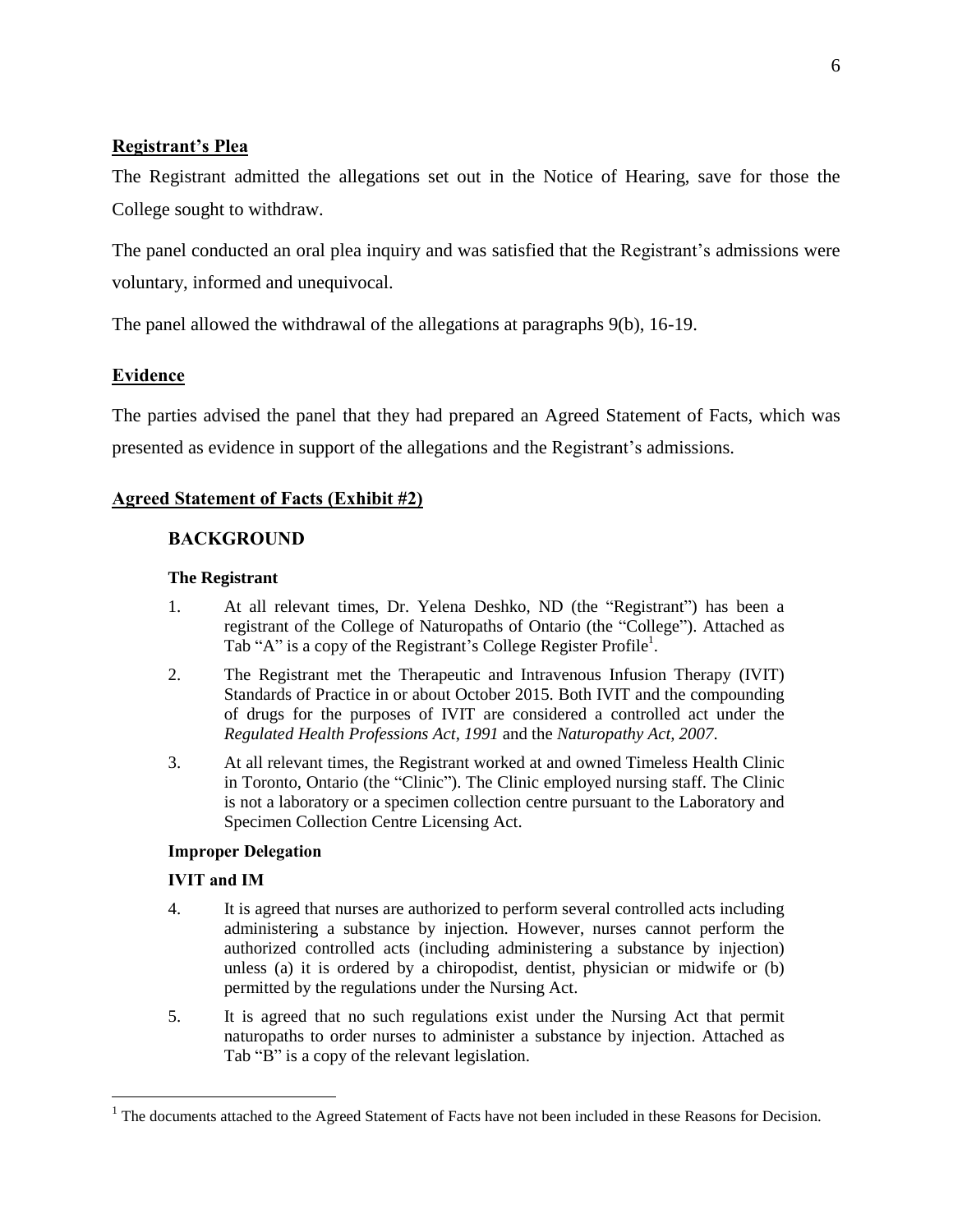- 6. It is, however, agreed that nurses cannot accept delegation for an act that they are already authorized to do. In this case, nurses are authorized to administer a substance by injection (albeit under strict parameters).
- 7. Further, it is agreed that if a registrant intends to delegate, they must record the information as required in s. 19 and s. 21 of the General Regulation. Attached as Tab "C" is a copy of the relevant legislation.
- 8. If the Registrant were to testify, she would state that she was under the impression that she was permitted to delegate the above noted acts to nurses. However, the Registrant acknowledges that she had a duty to understand and comply with the rules governing delegation and that she did not seek out advice from the either the College or the College of Nurses of Ontario to confirm her impression. It is also agreed that despite her belief that she could delegate this act to nurses, she did not comply with the necessary reporting obligations as set out in paragraph 7.
- 9. It is agreed that after July 1, 2015, the Registrant improperly delegated the act of administering a substance by injection (via IVIT and intramuscularly - IM) to the nurses in her Clinic. For example, it is agreed that the Registrant improperly delegated the administration of IVIT to the nurses in her Clinic for the following patients, including to her cancer care patients:
	- a. Patient 1;
	- b. Patient 2;
	- c. Patient 3;
	- d. Patient 4;
	- e. Patient 5;
	- f. Patient 6;
	- g. Patient 7;
	- h. Patient 8; and
	- i. Patient 9.
- 10. It is agreed that the Registrant improperly delegated IM injections to the nurses in her Clinic for the following patients:
	- a. Patient 1;
	- b. Patient 2;
	- c. Patient 3;
	- d. Patient 4;
	- e. Patient 5;
	- f. Patient 6;
	- g. Patient 7;
	- h. Patient 8; and
	- i. Patient 9.
- 11. It is agreed that under the College's Delegation Standard of Practice and s.  $17(1)$ (h) of the General Regulation, it was the Registrant's responsibility to confirm that if delegation is to occur, the delegatee (in this case a nurse) has the ability to accept the delegation. In the situations described in paragraphs 9 and 10, a nurse did not have the ability to accept delegation of IVIT or IM injections. Attached as Tab "D" is a copy of the relevant standard and legislation.
- 12. It is agreed that in 2016 the College published a Regulatory Guideline on Delegation which made it clear that it was the responsibility of the Registrant to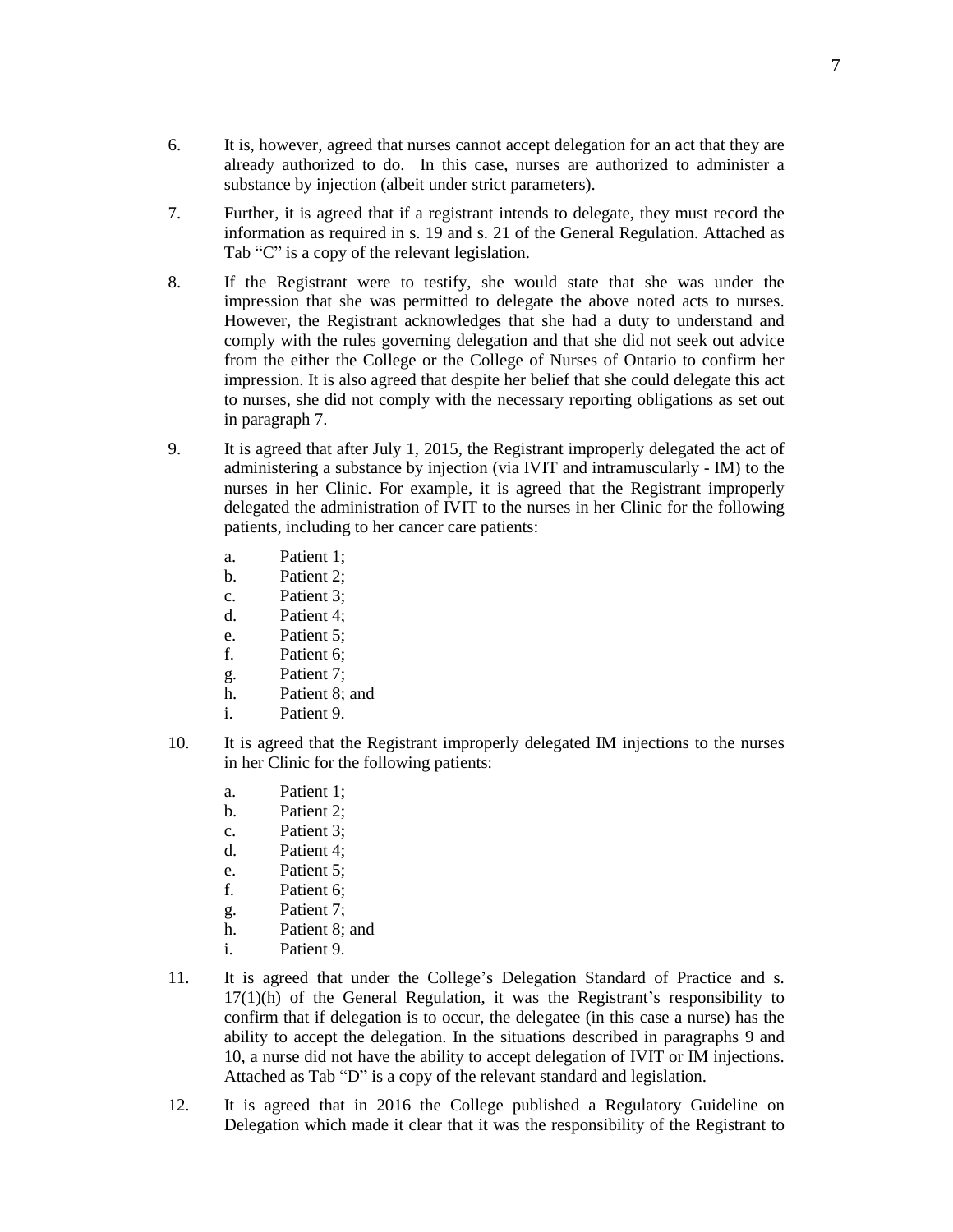confirm that if delegation is to occur, the delegate has the ability to accept the delegation. Attached as Tab "E" is a copy of the Guideline.

- 13. It is agreed that s. 15 of the General Regulation states that "A Registrant shall not, except in accordance with this Part, delegate a controlled act or perform a controlled act that was delegated to him or her."
- 14. It is agreed that at the relevant time the Registrant did not delegate IVIT or IM injections at her Clinic in accordance with the General Regulation. Further, the Registrant did not record all of the necessary documentation as required by the General Regulation.
- 15. It is agreed that once her contraventions were identified as part of the investigation conducted by the ICRC, the Registrant ceased delegating the above noted acts to nurses.
- 16. It is also agreed that the Registrant was subject to an IVIT inspection in October 2018 and complied with all practices set out in the inspection portion of the General Regulation and with the inspection program as established by the College as required.

#### **Blood draws**

- 17. It is agreed that nurses are authorized to perform several controlled acts including performing a prescribed procedure below the dermis or a mucous membrane. However, nurses cannot perform the authorized controlled acts (including performing a prescribed procedure below the dermis or a mucous membrane) unless (a) it is ordered by a chiropodist, dentist, physician or midwife or (b) permitted by the regulations under the Nursing Act.
- 18. It is agreed that no such regulations exist under the Nursing Act that permit naturopaths to order nurses to perform a prescribed procedure below the dermis or a mucous membrane. (See Tab "B" for a copy of the relevant legislation.)
- 19. It is agreed that nurses cannot accept delegation for an act that they are already authorized to do. In this case, nurses are authorized to perform a prescribed procedure below the dermis or a mucous membrane (albeit under strict parameters). Therefore, nurses cannot accept a delegation to perform a prescribed procedure below the dermis or a mucous membrane.
- 20. However, it is important to note that naturopaths are only authorized to draw blood for certain tests. These are set out in s. 8(1) of the General Regulation It is agreed that the Registrant delegated the drawing of blood for some tests that are not authorized to naturopaths including CBC, blood chemistry, glucose, food sensitivity and thyroid testing. It is agreed that at least once after July 1, 2015, the Registrant delegated the act of performing a procedure on tissue below the dermis (drawing blood) to the nurses in her Clinic for a test not authorized in the General Regulation.
- 21. It is agreed that:
	- a. Under the College's Delegation Standard Practice and s. 17(1)(a) of the General Regulation, it was the Registrant's responsibility to ensure that she had the authority to perform the controlled act herself. In this case, the Registrant did not have authority to order certain tests and should not have drawn the blood at all for the tests; and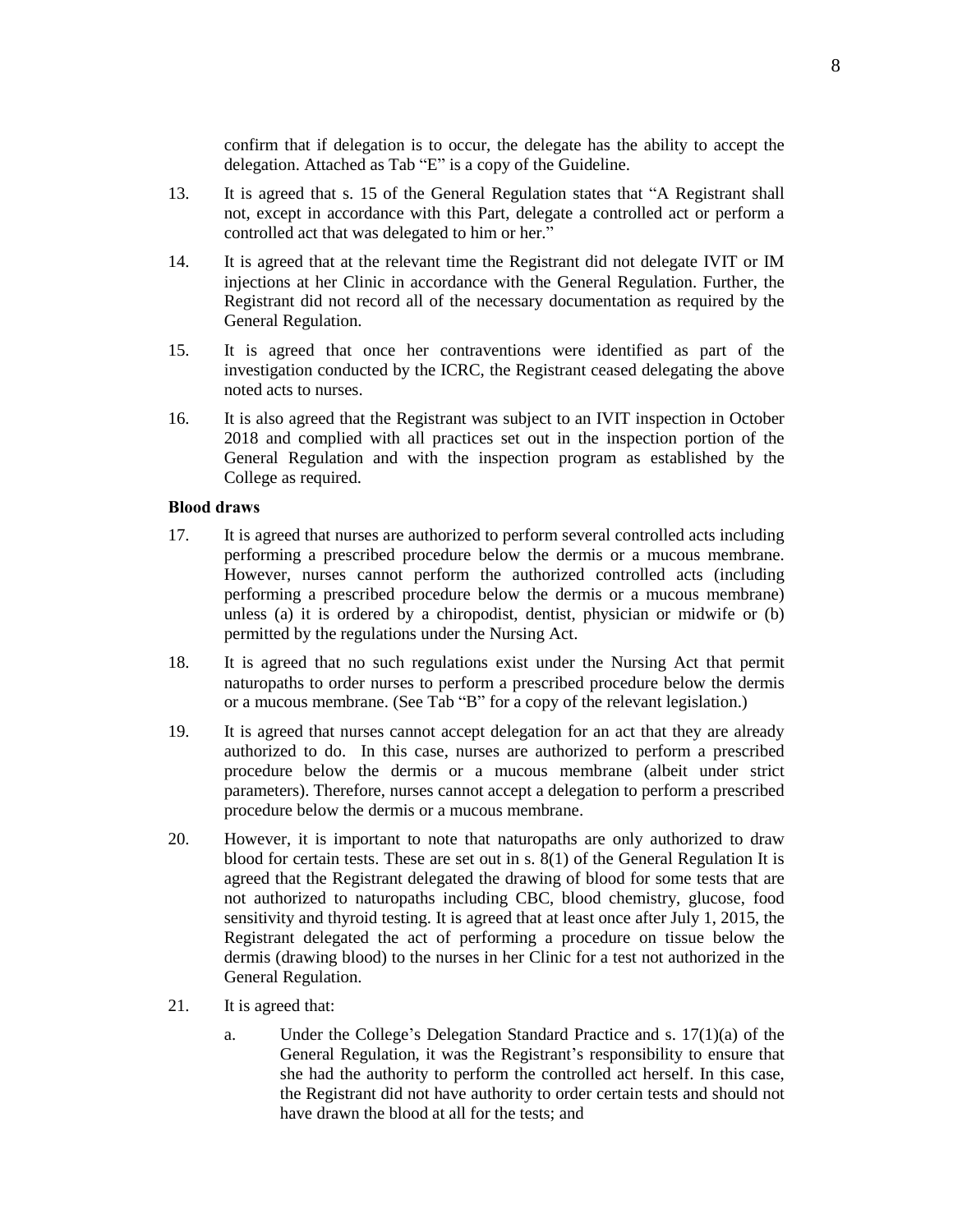- b. Under the College's Delegation Standard of Practice and s. 17(1)(h) of the General Regulation, it was the Registrant's responsibility to confirm if delegation is to occur, the delegatee (in this case a nurse) has the ability to accept the delegation. In this case, a nurse did not have the ability to accept delegation of drawing blood. (See Tab "D" for a copy of the relevant standard and legislation.)
- 22. It is agreed that s. 15 of the General Regulation states that "A Registrant shall not, except in accordance with this Part, delegate a controlled act or perform a controlled act that was delegated to him or her."
- 23. It is agreed that the Registrant did not delegate the drawing blood at her Clinic in accordance with the General Regulation.
- 24. It is agreed that once her contraventions were identified as part of the investigation conducted by the ICRC, the Registrant ceased delegating the above noted acts to nurses.

### **Compounding Drugs**

- 25. It is agreed that other than nurses in the extended class, nurses are not authorized, via the Nursing Act, to perform the controlled act of compounding drugs. Therefore, the only way in which a nurse could perform this controlled act is for it to be delegated properly by a professional who is authorized to compound drugs.
- 26. It is agreed that the Registrant was authorized to perform the controlled act of compounding drugs.
- 27. It is agreed that after July 1, 2015, the Registrant delegated the act of compounding to the nurses at her Clinic but did not record information or comply with the steps as required in s. 19 and s. 21 of the General Regulation. This included the following:
	- Ensuring that a written record of the particulars of the delegation was available at the Clinic, ensuring that a written record of the particulars of the delegation was placed in the patient's record, or record the particulars of the delegation in the patient record;
	- Ensuring that the Registrant put in place a communication plan between herself and the nurses that deals with the appropriate management of any adverse events that may occur as a result of the delegation; and
	- Including the date of the delegation, the name of the delegate, and the conditions applicable to the delegation.

(See Tab "C" for a copy of the relevant legislation.)

- 28. It is agreed that in October of 2018 the Registrant was subjected to an IVIT inspection and her compounding and record keeping practices were inspected and discussed. The Registrant passed that inspection and was fully compliant with the regulations.
- 29. It is agreed that the above conduct constitutes professional misconduct pursuant to s. 51(1)(c) of the Health Professions Procedural Code, being Schedule 2 to the *Regulated Health Professions Act, 1991* (the "Code") as set out in the following paragraphs of section 1 of Ontario Regulation 17/14 made under the *Naturopathy Act, 2007*: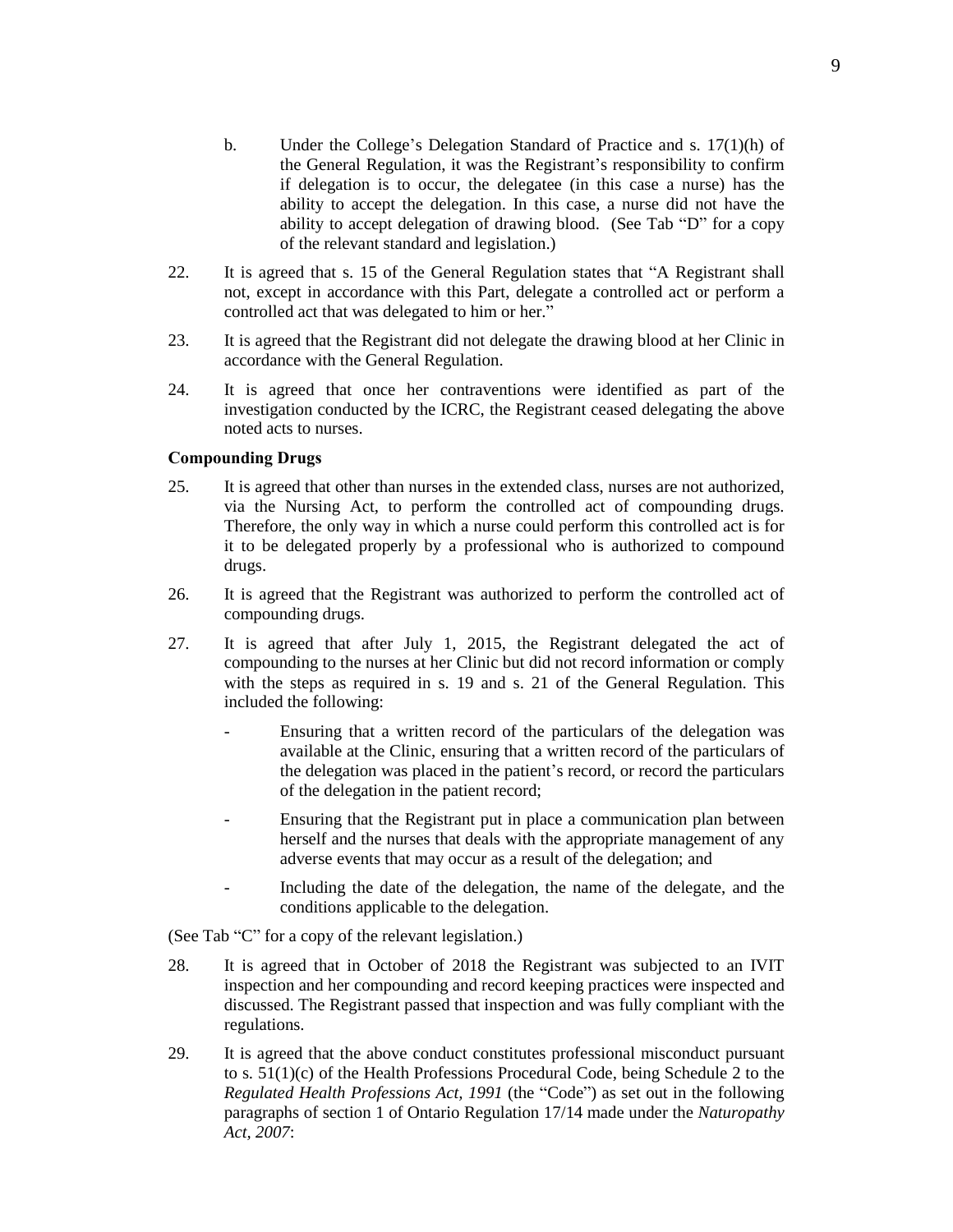- a. Paragraph 1 Contravening, by act or omission, a standard of practice of the profession or failing to maintain the standard of practice of the profession, specifically:
	- i. Section  $3(1)$  of the General Regulation A Member shall not perform any controlled act under the authority of paragraph 1, 2, 3, 4, or 6 of subsection 4(1) of the Act unless she performs it in accordance with all of the following standards of the profession:

6. The Member must have the knowledge, skill and judgment,

- i. to perform the controlled act safely and ethically, and
- ii. to determine whether the patient's condition warrants performance of the controlled act.
- ii. Section 3(3) of the General Regulation It is a further standard of practice of the profession that a Member is prohibited from performing a laboratory test or taking blood samples or other specimens from a patient for the purpose of performing a laboratory test, unless the laboratory test that the Member performs is specified in the regulations made under the Laboratory and Specimen Collection Centre Licensing Act and the blood samples or other specimens taken from a patient are identified in and related to a specific test in the regulations made under that Act;
- iii. Section 3(4) of the General Regulation It is a further standard of practice of the profession that a Member is prohibited from ordering a laboratory test unless the test is one specified in the regulations made under the Laboratory and Specimen Collection Centre Licensing Act;
- iv. Section 5(3) of the General Regulation It is a standard of practice of the profession that a Member who performs the controlled act referred to in paragraph 2 of subsection (1) and who, in doing so, reconstitutes, dilutes, mixes, prepares, packages or labels two or more substances specified in Table 2 for the purpose of administering a customized therapeutic product to a patient by injection must comply with all the standards of practice set out in subsection 11 (2), with any necessary modifications;
- v. S. 8(1) of the General Regulation For the purposes of paragraph 6 of subsection 4 (1) of the Act, a Member who meets all of the standards of practice of the profession in this section and section 3 of this Regulation is authorized to take blood samples from veins or by skin pricking for the purpose of performing one or more of the following naturopathic examinations on a patient's blood sample:
	- 1. BTA Bioterrain Assessment.
	- 2. Glucose.
	- 3. Live blood cell analysis.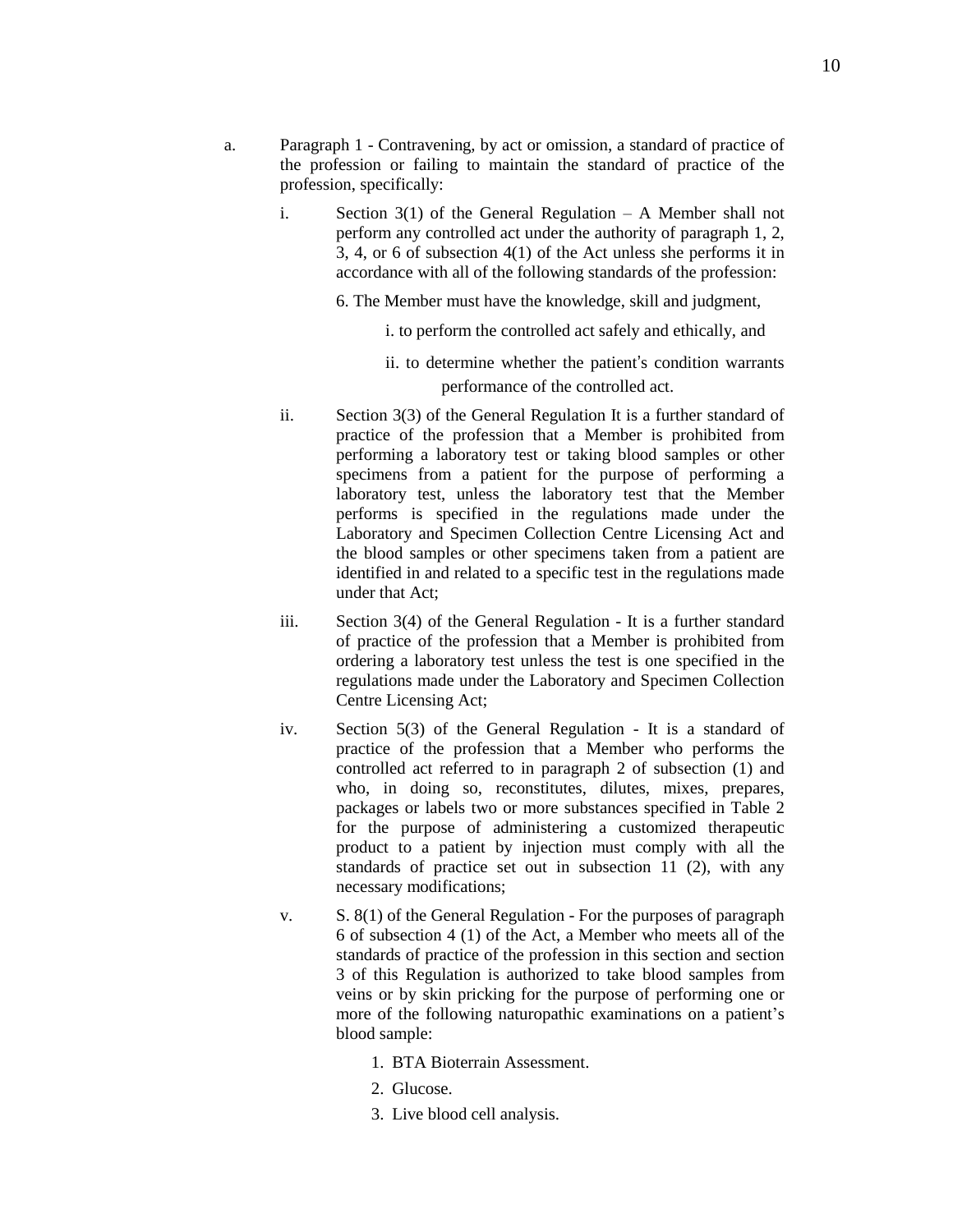- 4. Hemoglobin A1C.
- 5. Mononuclear Heterophile Antibodies (monospot).
- 6. Fatty acids, free.
- 7. Blood Group ABO and RhD;
- vi. Section 8(2)(5) of the General Regulation The Member is prohibited from taking a blood sample from a patient except for the purpose of performing the controlled act mentioned in subsection (1):
- vii. Delegation Standard of Practice- The Member ensures that the delegation conforms with the delegatee's own College regulations, policies and guidelines; and
- viii. Record Keeping Standard of Practice The Member maintains a patient chart that is accurate, legible and comprehensive. Attached at Tab "F" is a copy of the relevant standard.
- b. Paragraph 23 Failing to keep records in accordance with the standards of the profession;
- c. Paragraph 36 Contravening, by act or omission, a provision of the Act, the *Regulated Health Professions Act, 1991* or the regulations under either of those Acts;
	- i. s 2(1) of the General Regulation A Member shall not perform a controlled act under the authority of subsection 4 (1) of the Act except in accordance with this Part;
	- ii. S. 15 of the General Regulation it is a requirement that a Member shall not accept or delegate a controlled act except in accordance with Part III of the General Regulation;
	- iii.  $s.17(1)(a)$  of the General Regulation A Member shall ensure, before delegating any controlled act, that he or she has the authority under the Act and its regulations to perform the controlled act himself or herself;
	- iv. s. 17(1)(b) of the General Regulation A Member shall ensure, before delegating any controlled act, that he or she has the knowledge, skill and judgment to perform the controlled act safely and ethically;
	- v.  $s.17(1)(h)$  of the General Regulation A Member must ensure, before delegating a controlled act, that he or she after taking reasonable steps, is satisfied that the delegatee is a person who is permitted to accept the delegation;
	- vi. s. 19 of the General Regulation  $(1)$  A Member who delegates a controlled act shall (a) ensure that a written record of the particulars of the delegation is available in the place where the controlled act is to be performed before it is performed; (b) ensure that a written record of the particulars of the delegation,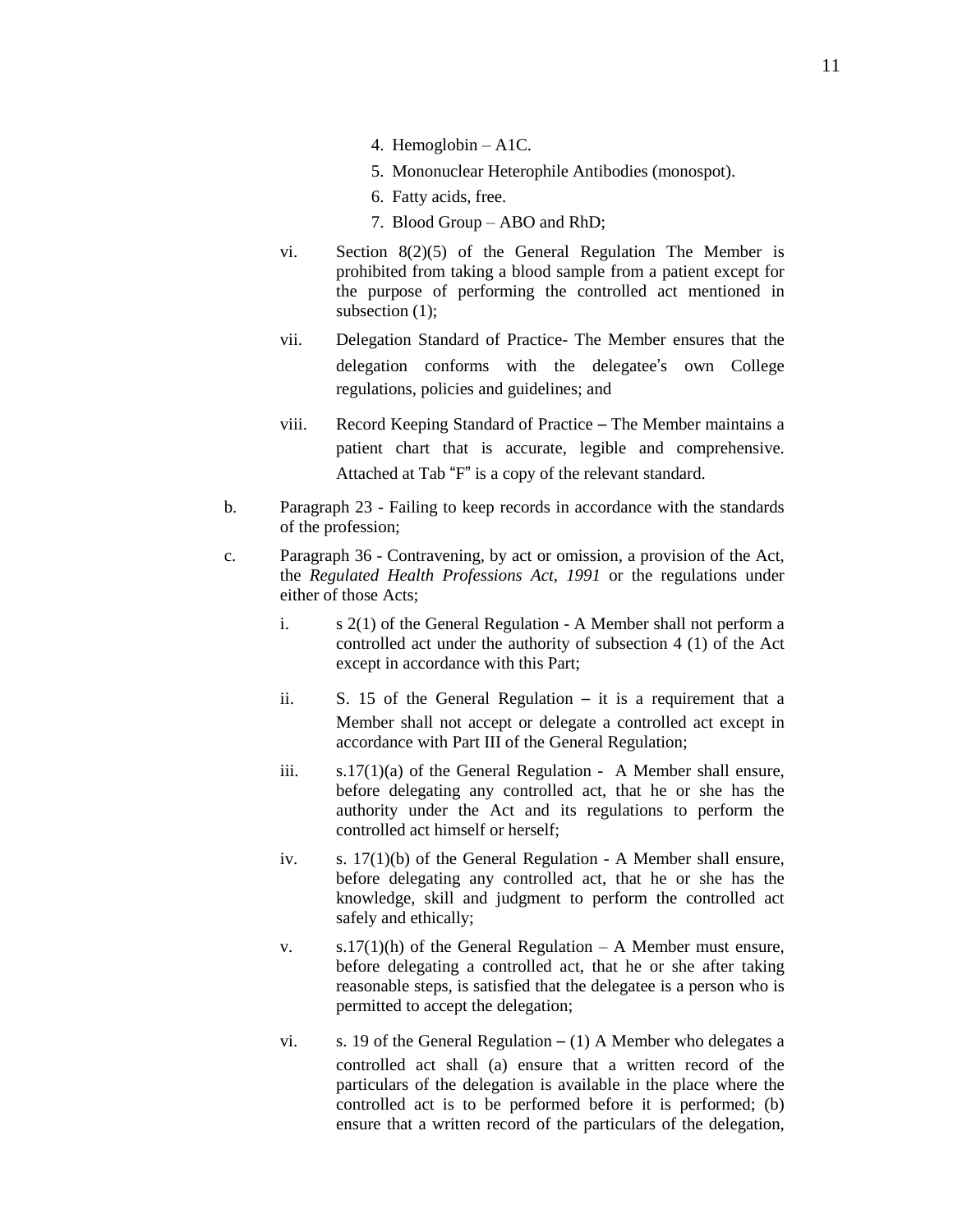or a copy of the record, is placed in the patient's record at the time the delegation takes place or within a reasonable period of time afterwards; or (c) record the particulars of the delegation in the patient record either at the time the delegation takes place or within a reasonable period of time afterwards. (1) A record created under subsection (1) must include a copy of the communication plan required under clause  $17(1)(g)$ ; and

- vii. s. 21 of the General Regulation Any record of the particulars of a delegation must include, (a) the date of the delegation; (b) the delegator's name, if the controlled act was delegated to the Member; (c) the delegatee's name, if the controlled act was delegated by the Member; and (d) the conditions, if any, applicable to the delegation; and
- d. Paragraph 46 Engaging in conduct or performing an act relevant to the practice of the profession that, having regard to all the circumstances, would reasonably be regarded by members as disgraceful, dishonourable or unprofessional.
- 30. It is also agreed that the above conduct constitutes professional misconduct pursuant to subsection 4(3) of the *Naturopathy Act, 2007*. This is as a result of the Registrant failing to perform IVIT, IM, compounding and drawing blood in accordance with the General Regulation.

#### **Charging Block Fees**

- 31. Since July 1, 2015, the Registrant sold packages or blocks of treatment to patients.
- 32. As part of the Registrant's practice she had a "Package Refund Policy", which states:
	- a. "At Timeless Health Clinic we strive to make Naturopathic Medicine affordable for all patients. For this reason we offer discounts for patients receiving a series of treatments. However, due to software and logistical limitations, we are unable to refund any amount on purchased packages." Attached as Tab "G" is a copy of the policy signed by the Registrant's patient, Patient 10.
- 33. The following patients purchased "packages" for block billing from the Registrant and the Clinic for weight loss and/or cancer services:
	- a. Patient 1;
	- b. Patient 11;
	- c. Patient 3;
	- d. Patient 4;
	- e. Patient 5; and
	- f. Patient 6.
- 34. It is agreed that the Registrant would accept a one-time payment from patients upfront and that invoices would be issued to the patient after each session.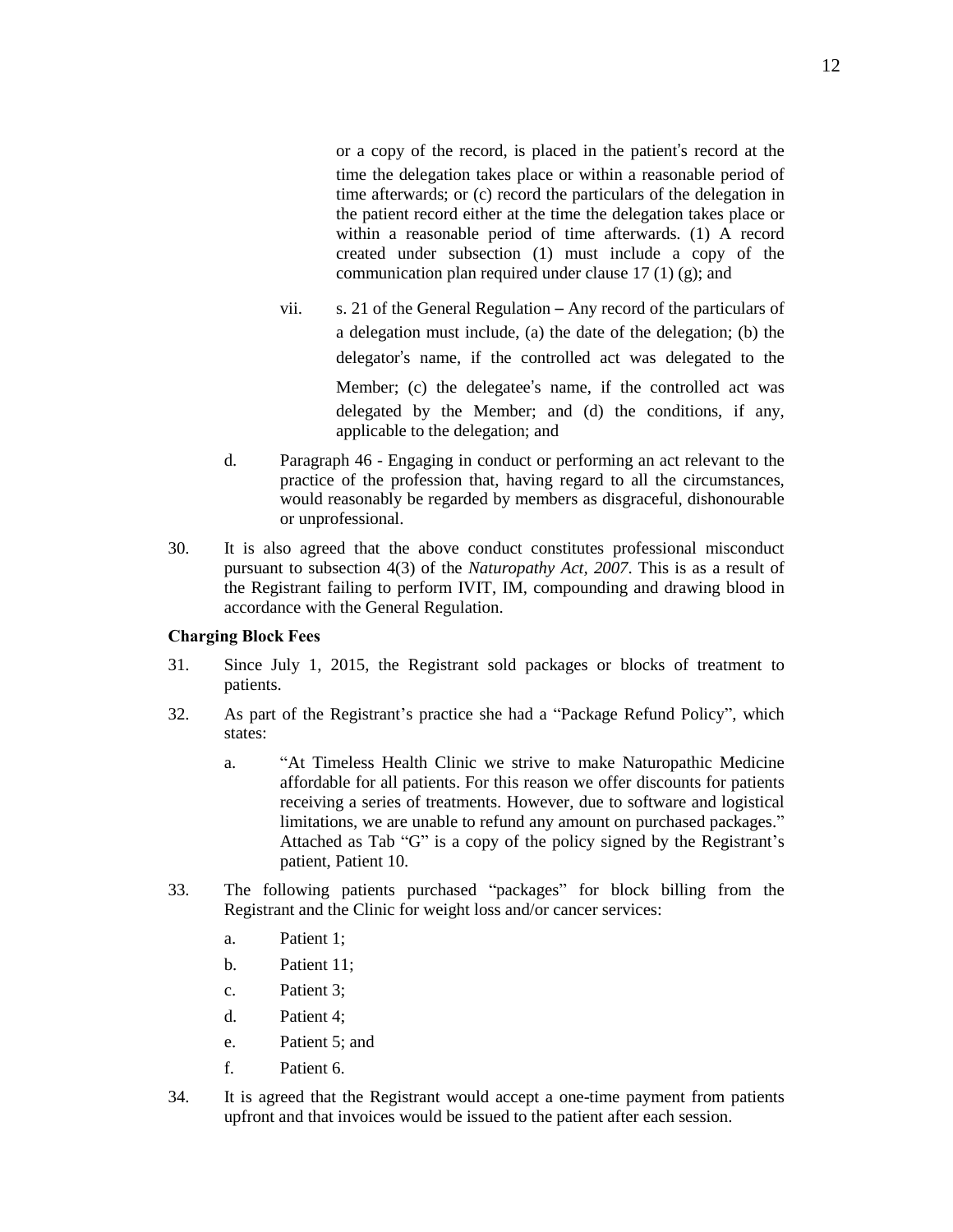- 36. It is agreed that Registrants must ensure that processes exist for timely provision of applicable refunds as stipulated in the Fees and Billing Standard of Practice. (See Tab "H" for a copy of the standard.)
- 37. It is agreed that once these contraventions were identified as part of the investigation conducted by the ICRC, the Registrant ceased charging block fees.
- 38. It is agreed that the above conduct constitutes professional misconduct pursuant to s. 51(1)(c) of the Code, as set out in the following paragraphs of section 1 of Ontario Regulation 17/14 made under the *Naturopathy Act, 2007*:
	- a. Paragraph 1 Contravening, by act or omission, a standard of practice of the profession or failing to maintain the standard of practice of the profession, specifically
		- i. Fees and Billing Standard
			- 1. The Member
				- a. Does not charge a block fee
				- b. ensures that processes exist for the timely:
					- i. notification of any balance due or owing; and
					- ii. provision of applicable refunds; and
	- b. Paragraph 46 Engaging in conduct or performing an act relevant to the practice of the profession that, having regard to all the circumstances, would reasonably be regarded by Members as dishonourable and unprofessional.

#### **Laboratory Compliance**

- 39. Registrants of the College are authorized to draw blood from a patient for the purposes of performing one of seven point of care tests authorized in the Specimen Collection Centres Regulation made under the Laboratory and Specimen Collection Centre Licensing Act, 1990 (LSCCLA). It is agreed that the Registrant was prohibited from taking blood from a patient for testing in her Clinic for any purposes other than performing the seven point of care tests. Attached as Tab "I" is a copy of the relevant legislation.
- 40. Registrants of the College are authorized to take non-blood samples at their clinic for the purposes of performing authorized tests set out in the Specimen Collection Centres Regulation made under LSCCLA or sending the sample to a laboratory licensed under the LSCCLA.
- 41. It is a standard of practice of the profession that registrants cannot order a laboratory test or collect a specimen for testing unless the test is one specified in the regulations made under the LSCCLA.
- 42. It is a requirement that a registrant can only send authorized samples to laboratories licensed under the LSCCLA.
- 43. It is agreed that after July 1, 2015, the Registrant: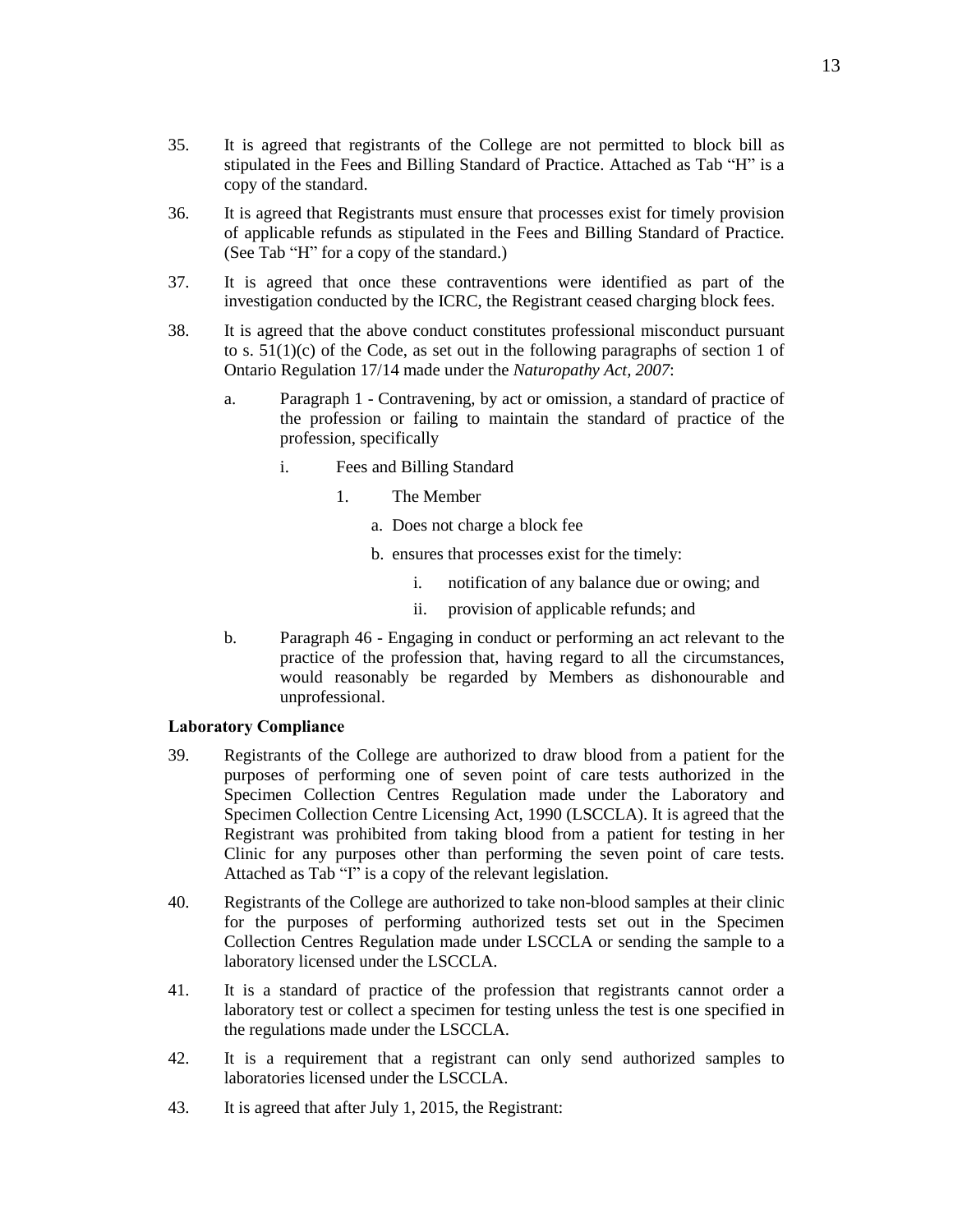- a. Ordered specimens to be sent and actually sent specimens to laboratories not licensed by the LSCCLA specifically, on or about October 23, 2017, the Registrant sent specimens from patient KSO to Immuno Labs which is based in Florida and not licensed by the LSCCLA; and
- b. Requisitioned the collection of urine, saliva, and blood for tests at the clinic and that are outside the scope of a naturopath. Specifically:
- i. The Registrant collected a saliva sample from patient Patient 3 that was outside the scope of Appendix A of the Specimen Collection Centres Regulation. The Registrant admits that she did not alert Patient 3 to this restriction and ought to have referred Patient 3 to another health care practitioner for this test;

Attached at Tab "J" is a copy of the relevant regulation.

- ii. The Registrant collected a blood sample from patients Patient 3 and Patient 6 that was outside the scope of s. 8 of the General Regulation. The Registrant admits that she did not alert Patient 3 or Patient 6 to this restriction and ought to have referred them to another health care practitioner for this test; and
- iii. The Registrant collected a urine sample from several patients, including Patient 7, Patient 11, Patient 12, and Patient 3, that was outside the scope of Appendix A of the Specimen Collection Centres Regulation. The Registrant admits that she did not alert the patients to this restriction and ought to have referred them to another health care practitioner for this test.
- 44. If the Registrant were to testify, she would state that she was taught, as a naturopathic student, to request dipstick urine analyses. However, the Registrant would also acknowledge that as a registered naturopath, she has an obligation to ensure that she has an understanding of and complies with the legislation, regulations, standards of practise and expectations of the College.
- 45. It is agreed that once these contraventions were identified as part of the investigation conducted by the ICRC, the Registrant ceased these practices and began to comply with the laboratory requirements.
- 46. It is agreed that the above conduct constitutes professional misconduct pursuant to s.  $51(1)(c)$  of the Code, as set out in the following paragraphs of section 1 of Ontario Regulation 17/14 made under the *Naturopathy Act, 2007*:
	- a. Paragraph 1 Contravening, by act or omission, a standard of practice of the profession or failing to maintain the standard of practice of the profession;

i. Section 3(2) of the General Regulation - It is a further standard of practice of the profession that a Member is prohibited from taking or collecting a specimen from the human body for examination to obtain information for diagnosis, prophylaxis or treatment, unless the specimen that is taken or collected is identified in the regulations made under the Laboratory and Specimen Collection Centre Licensing Act and related to a specific laboratory test set out in the regulations made under that Act.

ii. Section 3(3) of the General Regulation - It is a further standard of practice of the profession that a Member is prohibited from performing a laboratory test or taking blood samples or other specimens from a patient for the purpose of performing a laboratory test, unless the laboratory test that the Member performs is specified in the regulations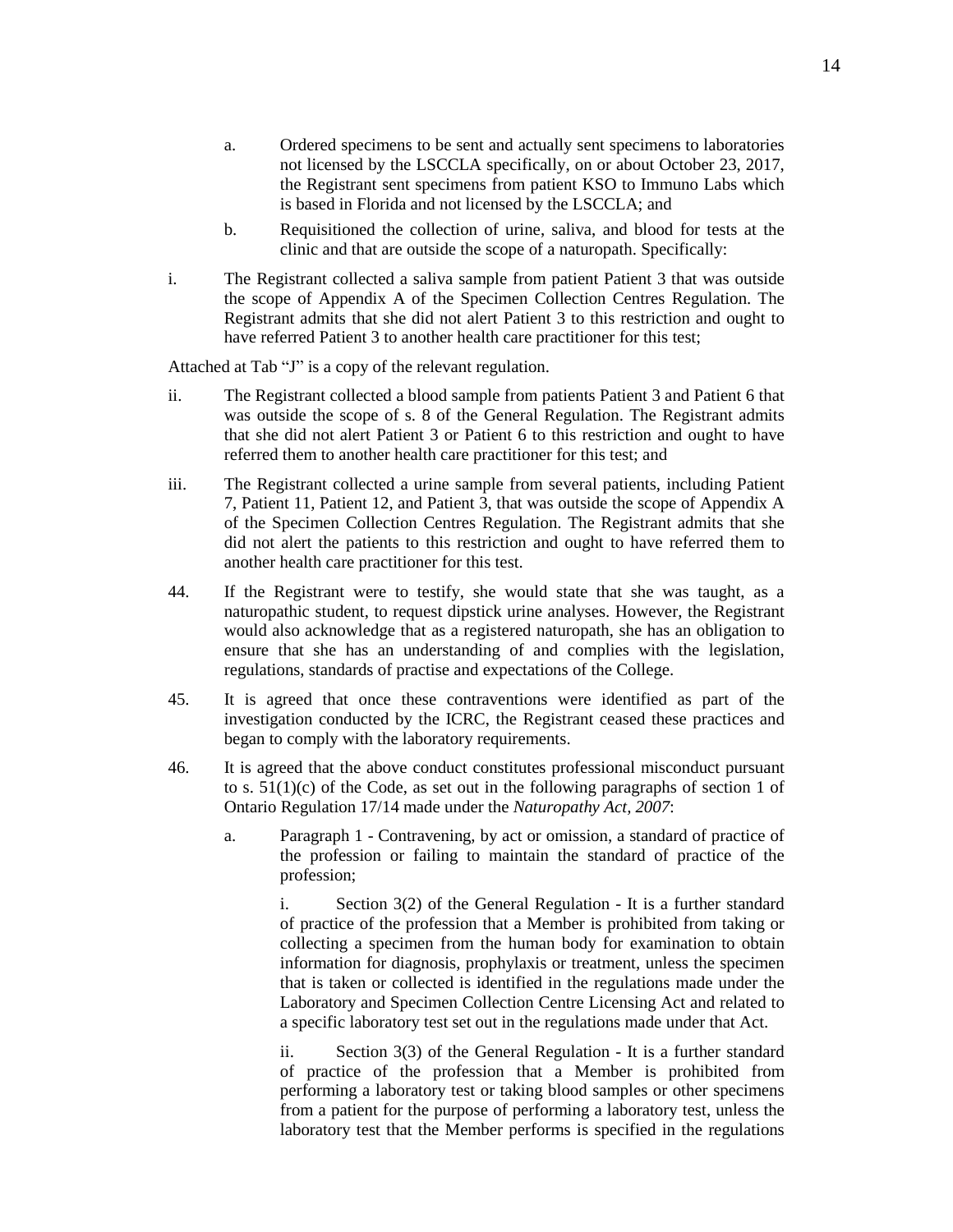made under the Laboratory and Specimen Collection Centre Licensing Act and the blood samples or other specimens taken from a patient are identified in and related to a specific test in the regulations made under that Act.

iii. Section 3(4) of the General Regulation - It is a further standard of practice of the profession that a Member is prohibited from ordering a laboratory test unless the test is one specified in the regulations made under the Laboratory and Specimen Collection Centre Licensing Act;

iv. S. 8(1) of the General Regulation - (1) For the purposes of paragraph 6 of subsection 4 (1) of the Act, a Member who meets all of the standards of practice of the profession in this section and section 3 of this Regulation is authorized to take blood samples from veins or by skin pricking for the purpose of performing one or more of the following naturopathic examinations on a patient's blood sample:

- 1. BTA Bioterrain Assessment.
- 2. Glucose.
- 3. Live blood cell analysis.
- 4. Hemoglobin A1C.
- 5. Mononuclear Heterophile Antibodies (monospot).
- 6. Fatty acids, free.
- 7. Blood Group ABO and RhD; and

v. Section 8(2)(5) of the General Regulation The Member is prohibited from taking a blood sample from a patient except for the purpose of performing the controlled act mentioned in subsection (1);

vi. Point of Care Testing Standard of Practice – The Member ensures that Point of Care tests are performed in a safe, effective and ethical manner;

- vii. Requisitioning Laboratory Tests Standard of Practice; and
- viii. Collecting Clinical Samples Standard of Practice.

Attached at Tab "K" are copies of the relevant standards.

- b. Paragraph 8 Providing or attempting to provide services or treatment that the Member knows or ought to know to be beyond the Member 's knowledge, skill or judgment;
- c. Paragraph 9 Failing to advise a patient or the patient's authorized representative to consult another Member of a health profession within the meaning of the *Regulated Health Professions Act, 1991*, when the Member knows or ought to know that the patient requires a service that the Member does not have the knowledge, skill or judgment to offer or is beyond his or her scope of practice;
- d. Paragraph 10 Performing a controlled act that the Member is not authorized to perform;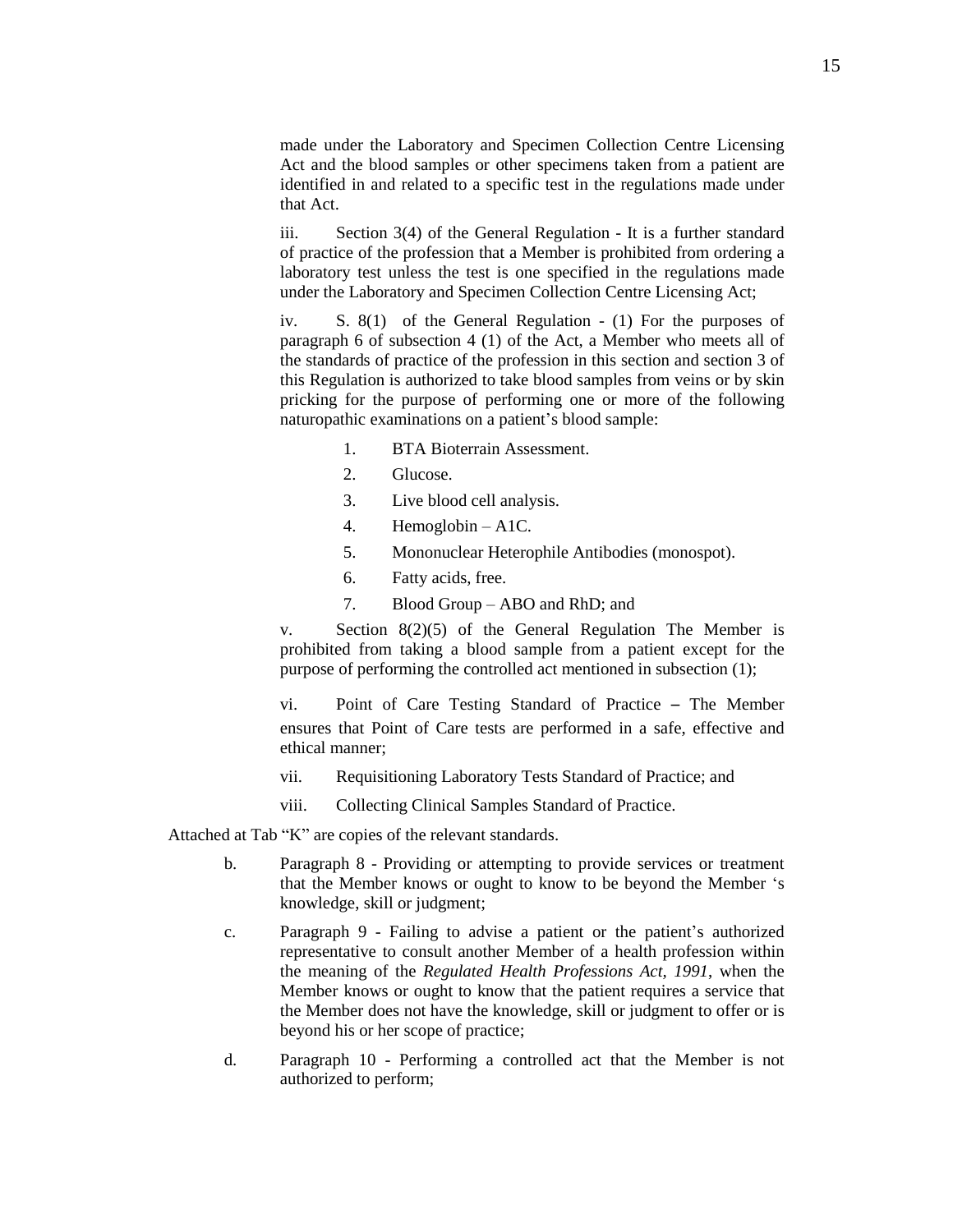- e. Paragraph 36 Contravening, by act or omission, a provision of the Act, the *Regulated Health Professions Act, 1991* or the regulations under either of those Acts
- i. Section 2(1) of the General Regulation A Member shall not perform a controlled act under the authority of subsection 4 (1) of the Act except in accordance with this Part; and
- f. Paragraph 46 Engaging in conduct or performing an act relevant to the practice of the profession that, having regard to all the circumstances, would reasonably be regarded by Members as disgraceful, dishonourable or unprofessional.
- 47. It is also agreed that the above conduct constitutes professional misconduct pursuant to subsection 4(3) of the *Naturopathy Act, 2007*.

### **Advertising and Administration Concerns**

- 48. Registrants of the College are authorized to administer certain drugs and substances via IM and IVIT. Registrants of the College are aware that the specific drugs and substances are set out in the Tables in the General Regulation. In addition to identifying the authorized drugs and substances, the General Regulation also sets out the authorized administration mode.
- 49. It is agreed that on or after July 1, 2015, the Clinic offered and the Registrant actually administered, ordered and/or delegated the following treatments to patients:
	- a. Lipotropic B12 injection (IM) that includes choline, inositol, chromium and methionine;
	- b. Immune Boost IM injection that includes Vitamin C;
	- c. Immune Boosting IV that includes anti-viral botanicals;
	- d. Gluthathione injection (IM) that includes procaine and Procaine injection; and
	- e. Iron IV that includes iron.
- 50. It is agreed that the Registrant administered, ordered and/or delegated the injections described in paragraph 49 for the following patients:
	- a. Patient 13;
	- b. Patient 14;
	- c. Patient 2;
	- d. Patient 6;
	- e. Patient 12;
	- f. Patient 11;
	- g. Patient 3;
	- h. Patient 7;
	- i. Patient 1;
	- j. Patient 4;
	- k. Patient 5;
	- l. Patient 8; and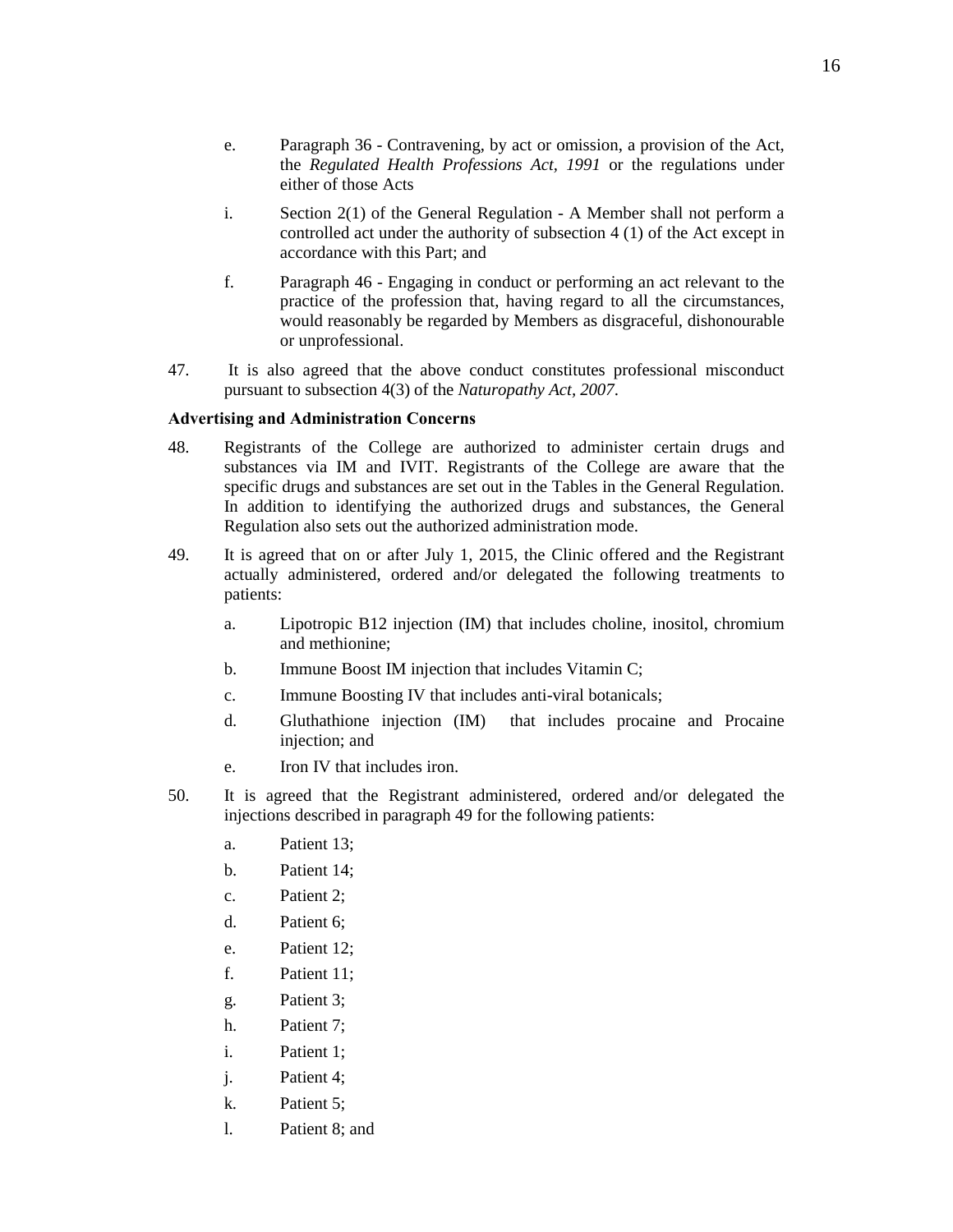- m. Patient 9.
- 51. It is agreed that the Registrant is not authorized to administer, order or delegate the treatments set out in paragraph 49. Naturopaths are only authorized to administer, order or delegate certain substances and drugs via IM and IVIT. The substances and drugs set out in paragraph 49, with the exception of Vitamin C, are not specifically identified in the General Regulation. Vitamin C is listed but can only be administered via IVIT – not IM. Therefore, the Registrant did not have the requisite knowledge, skill or judgment to recommend or order these treatments. If the Registrant believed that these treatments were necessary she ought to have alerted the patients to consult another Registrant of a health profession that was authorized to do so.
- 52. The Clinic also offered and the Registrant administered, ordered and delegated a Fresh Start Detox that could "help reset your metabolism."
- 53. Naturopaths must advertise in a manner that is factual and verifiable. It is agreed that the Fresh Start Detox could not factually "reset" a patient's metabolism.
- 54. The Clinic also advertised an Immune Boosting IV, which includes anti-viral botanicals, Iron IV, and Fresh Start Detox. Attached as Tab "L" is a copy of the advertisements.
- 55. Naturopaths are not authorized to administer anti-viral botanicals or Iron IV.
- 56. It is agreed that in several instances the nurses administered the IVIT and yet the Registrant authorized billing the service under her name.
- 57. It is agreed that the above conduct constitutes professional misconduct pursuant to s.  $51(1)(c)$  of the Code, as set out in the following paragraphs of section 1 of Ontario Regulation 17/14 made under the *Naturopathy Act, 2007*:
	- a. Paragraph 1 Contravening, by act or omission, a standard of practice of the profession or failing to maintain the standard of practice of the profession;
		- i. Section 3(1)(6) of the General Regulation: 6. The Member must have the knowledge, skill and judgment,
			- i. to perform the controlled act safely and ethically, and
			- ii. to determine whether the patient's condition warrants performance of the controlled act;
		- ii. Section 5(1) of the General Regulation For the purposes of paragraph 3 of subsection 4 (1) of the Act, a Member who meets all of the standards of practice of the profession in this section and section 3 of this Regulation is authorized to perform the following controlled acts:
			- 1. Administering a substance specified in Table 1 by inhalation to a patient, in accordance with any limitations respecting the substance set out in the Table.
			- 2. Administering a substance specified in Table 2 by injection to a patient using the routes of administration respecting the substance that are set out in the Table and in accordance with any limitations respecting the substance that are set out in the Table;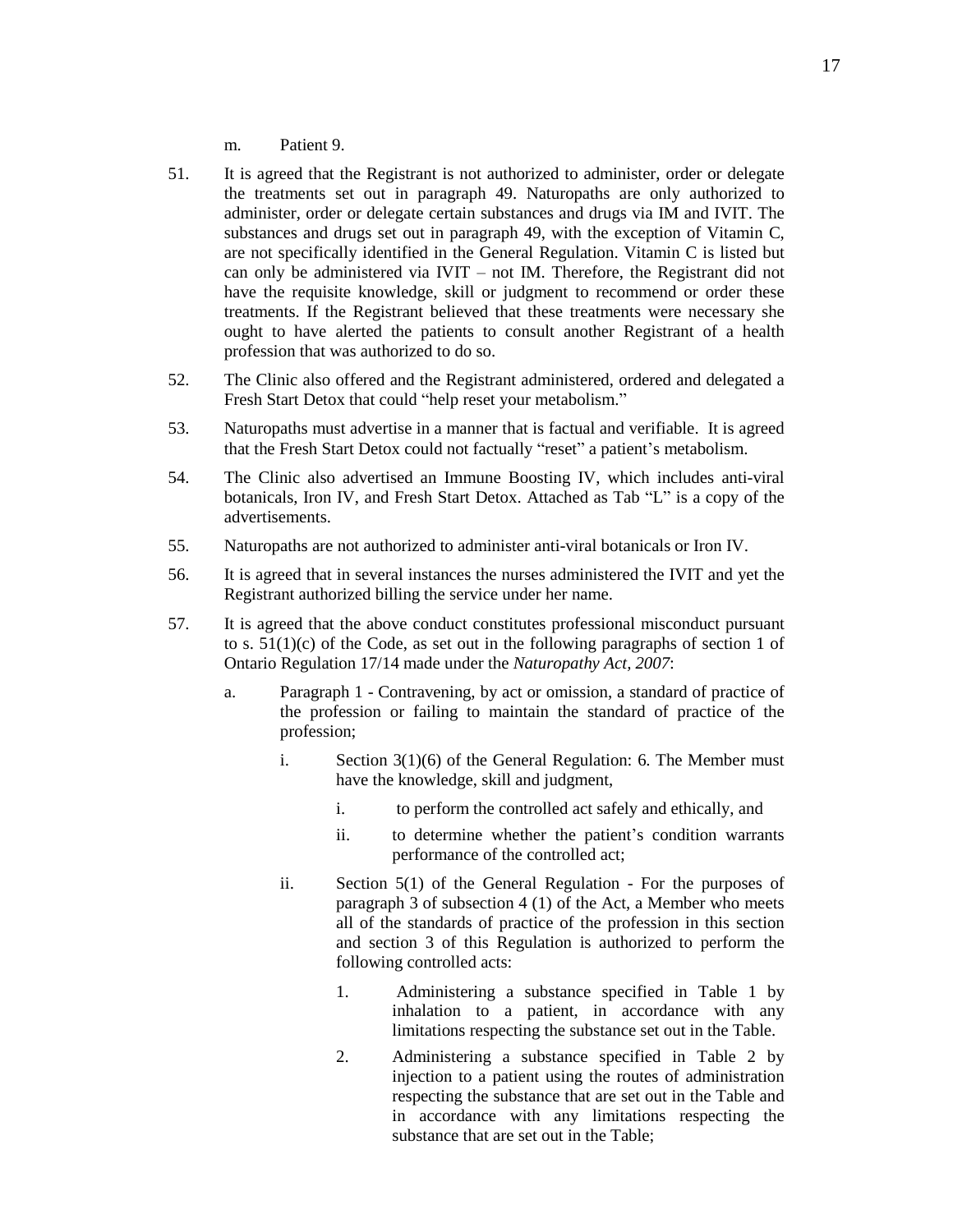- iii. Section 5(3) of the General Regulation It is a standard of practice of the profession that a Member who performs the controlled act referred to in paragraph 2 of subsection (1) and who, in doing so, reconstitutes, dilutes, mixes, prepares, packages or labels two or more substances specified in Table 2 for the purpose of administering a customized therapeutic product to a patient by injection must comply with all the standards of practice set out in subsection  $11$  (2), with any necessary modifications;
- iv. Section 11(2)(2) of the General Regulation The Member must have the knowledge, skill and judgment to engage in the controlled act safely, competently and ethically;
- v. Section 11(2)(6) of the General Regulation Where a limitation, a route of administration or a dosage is indicated in the column opposite the drug in Table 5, a Member shall only compound that drug in compliance with the limitation and in accordance with the route of administration and dosage specified; and
- vi. Advertising Standard of Practice
	- 1. The Member may use any public medium to advertise professional services offered within the scope of practice of Naturopathic Medicine …
	- 2. The Member ensures the information in advertisements is
		- a. Accurate,
		- b. True;
		- c. Verifiable by Registrant;
		- d. Not misleading by either omitting relevant information or including non –relevant information;
	- 3. The Member ensures that advertisements do not include
		- a. A guarantee of the success of the service provided.

Attached at Tab "M" is a copy of the relevant standard.

- b. Paragraph 8 Providing or attempting to provide services or treatment that the Member knows or ought to know to be beyond the Registrant's knowledge, skill or judgment;
- c. Paragraph 9 Failing to advise a patient or the patient's authorized representative to consult another Member of a health profession within the meaning of the *Regulated Health Professions Act, 1991*, when the Member knows or ought to know that the patient requires a service that the Registrant does not have the knowledge, skill or judgment to offer or is beyond his or her scope of practice;
- d. Paragraph 10 Performing a controlled act that the Member is not authorized to perform;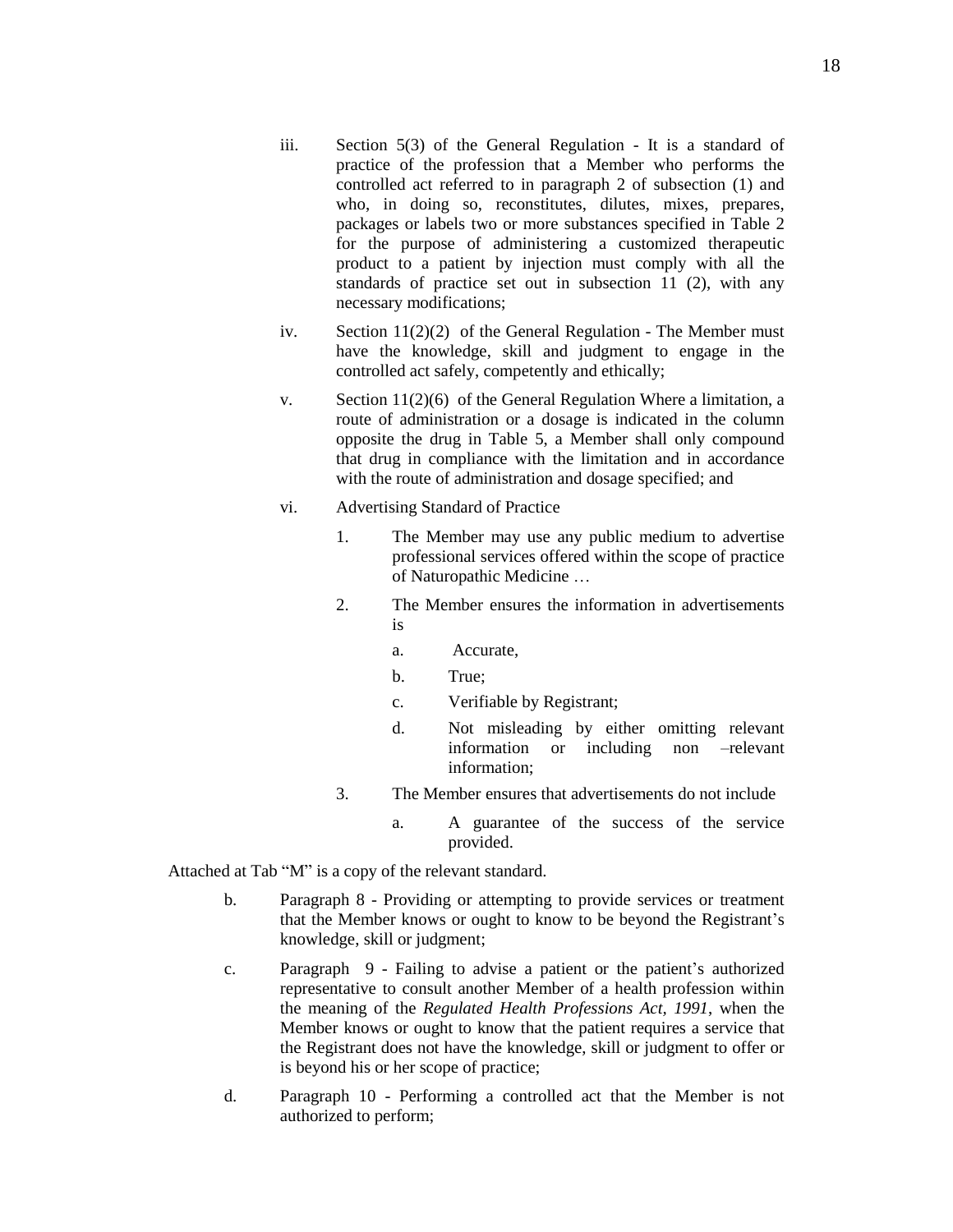- e. Paragraph 23 Failing to keep records in accordance with the standards of the profession;
- f. Paragraph 27 Permitting the advertising of the Member or his or her practice in a manner that is false or misleading or that includes statements that are not factual and verifiable;
- g. Paragraph 36 Contravening, by act or omission, a provision of the Act, the *Regulated Health Professions Act, 1991* or the regulations under either of those Acts;
	- i. Section 2(1) of the General Regulation A Member shall not perform a controlled act under the authority of subsection 4 (1) of the Act except in accordance with this Part; and
- h. Paragraph 46 Engaging in conduct or performing an act relevant to the practice of the profession that, having regard to all the circumstances, would reasonably be regarded by Members as disgraceful, dishonourable or unprofessional.
- 58. It is also agreed that the above conduct constitutes professional misconduct pursuant to subsection 4(3) of the *Naturopathy Act, 2007*.

#### **Health Track-Pro**

- 59. On or about December 12, 2018 an undercover investigator of the College ordered "Health Track-Pro" from the Clinic's website. Health Track-Pro cost \$270.00 and included a blood work requisition and one hour appointment with a naturopath from the Clinic.
- 60. The undercover investigator was immediately sent an electronic receipt attaching a link to download a lab requisition. The requisition was signed by the Registrant and ordered the following tests: Lipid Profile (cholesterol, triglycerides, HDL, Cholesterol, LDL Cholesterol, HDL/LDL Ratio), Complete Blood Check (CBC), Ferritin, Glucose Fasting, Chemistry Panel M, Chemistry Panel N, and TSH. Attached as Tab "N" is a copy of the requisition.
- 61. The undercover investigator was not a patient of the Registrant.
- 62. On or about December 13, 2018, the undercover investigator had her blood drawn at a laboratory. She was contacted by the Clinic and offered an appointment to meet with another naturopath at the Clinic. However, the undercover investigator asked to meet with the Registrant.
- 63. On or about January 23, 2019, the undercover investigator attended the Clinic and completed a 6 page intake form, family health history and reasons for attending. The undercover investigator then had a 30 minute appointment with the Registrant.
- 64. The Registrant reviewed the results and discussed a treatment plan with the undercover investigator. She recommended supplements and recommended that the undercover investigator make an appointment with her physician to request a haematologist referral for her high iron.
- 65. It is agreed that the above conduct constitutes professional misconduct pursuant to s.  $51(1)(c)$  of the Code, as set out in the following paragraphs of section 1 of Ontario Regulation 17/14 made under the *Naturopathy Act, 2007*: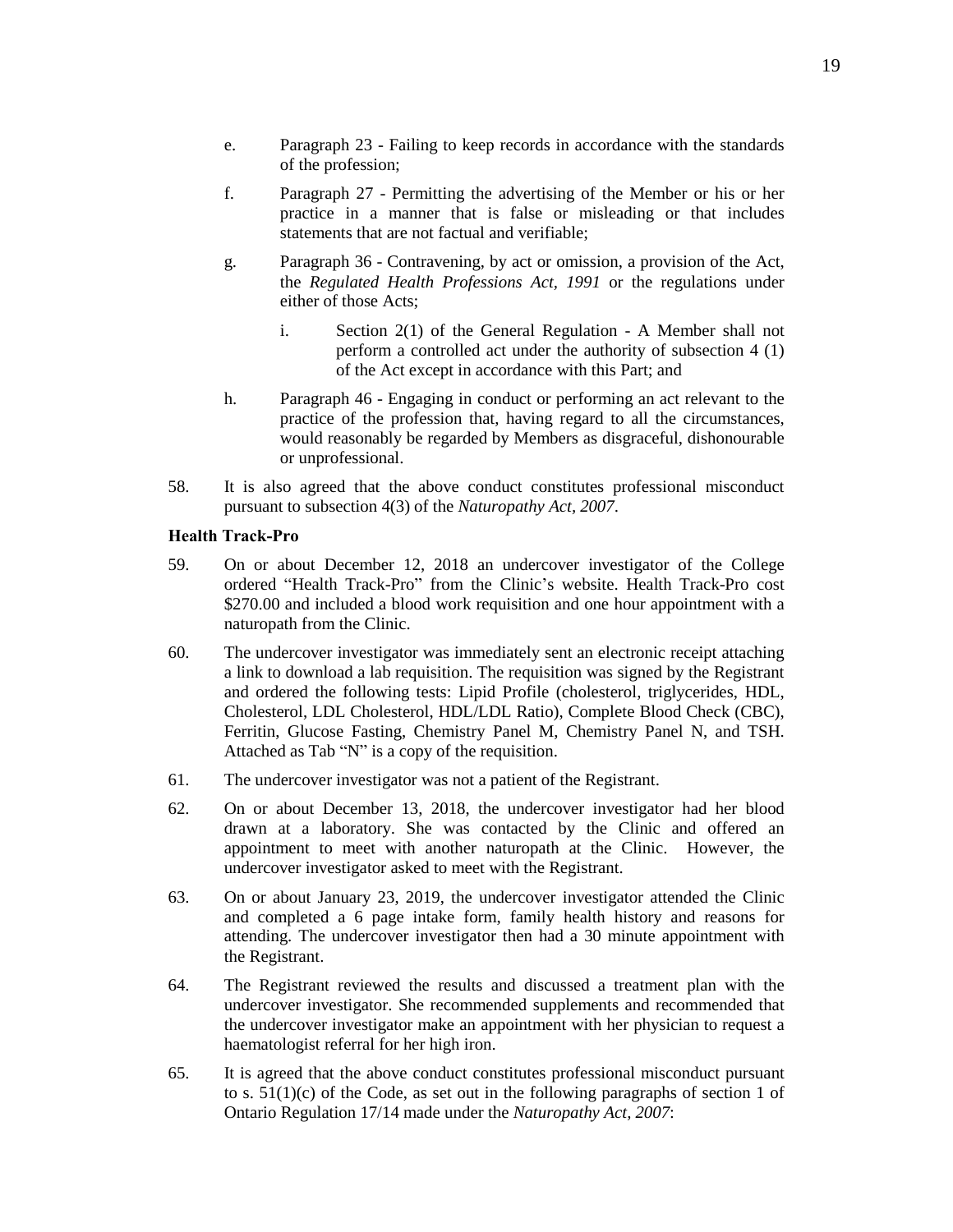- a. **Paragraph 1** Contravening, by act or omission, a standard of practice of the profession or failing to maintain the standard of practice of the profession including the following:
	- i. **Section 3(1) of the General Regulation** A Member shall not perform any controlled act under the authority of paragraph 1, 2, 3, 4, or 6 of subsection 4(1) of the Act unless she performs it in accordance with all of the following standards of the profession:
		- 1. The Member must have a naturopath-patient relationship with the patient and, before performing the controlled act, must record the patient's health history.
		- 2. Before performing the controlled act, the Member must inform the patient or the patient's authorized representative about,
			- a. the purpose of the controlled act,
			- b. the risks inherent in performing it,
			- c. alternative treatments that the Member knows or ought to know are available within the practice of the profession, and
			- d. treatments that the Member knows or ought to know are available to the patient if he or she were to be treated by a Member of another College under the *Regulated Health Professions Act, 1991*.
		- 3. Before performing the controlled act, the Member must receive an informed consent from the patient or his or her authorized representative.
		- 4. Before performing the controlled act, the Member must determine that the patient's condition warrants performing the controlled act, having considered,
			- a. the known risks and benefits to the patient of performing the controlled act,
			- b. the predictability of the outcome,
			- c. the safeguards and resources available in the circumstances to safely manage the outcome of performing the controlled act, and
			- d. other relevant circumstances specific to the patient.
		- 6. The Member must have the knowledge, skill and judgment,

i. to perform the controlled act safely and ethically, and

ii. to determine whether the patient's condition warrants performance of the controlled act.

ii. Advertising Standard of Practice – The Member's advertisements are accurate, verifiable, comprehensible,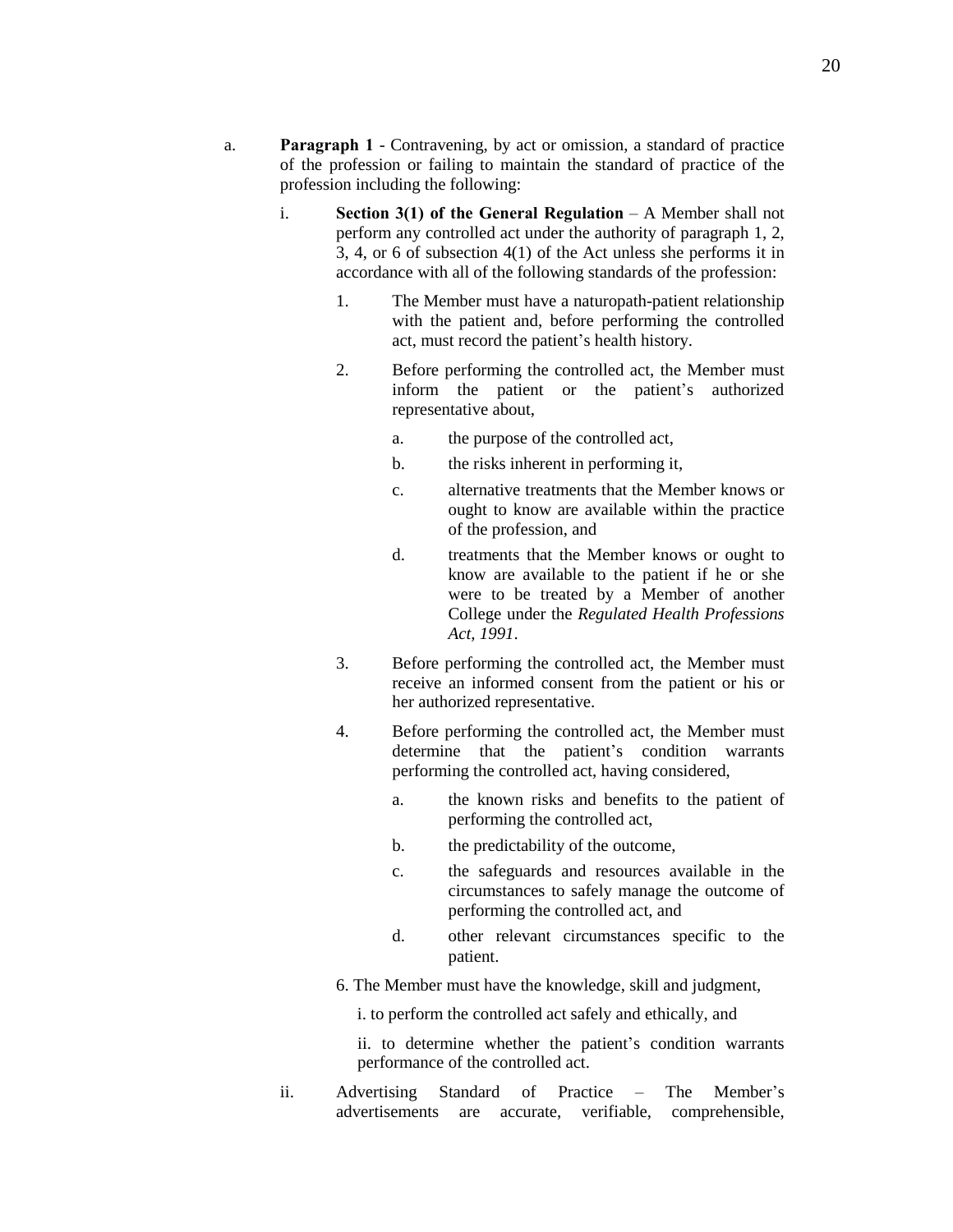professionally appropriate and in compliance with the standards of the profession;

- iii. Consent Standard of Practice The Member has a duty to ensure the patient has sufficient information to make valid decisions about his/her care. The Member ensures that informed consent is obtained from the patient or substitute decision maker at the start of and throughout the assessment and treatment process. The Member documents the consent process; and
- iv. Requisitioning Laboratory Tests Standard of Practice The Member ensures that the … tests being requisitioned are appropriate and necessary for the specific patient, taking into consideration the patient's health history, a clinical assessment including but not limited to a medical history, physical examination and other relevant diagnostic testing or investigations and a differential diagnosis.

Attached at Tab "O" are copies of the relevant standards.

- b. Paragraph 8 Providing or attempting to provide services or treatment that the Member knows or ought to know to be beyond the Registrant's knowledge, skill or judgment;
- c. Paragraph 18 Issuing an invoice, bill or receipt that the Member knows or ought to know is false or misleading;
- d. Paragraph 23 Failing to keep records in accordance with the standards of the profession;
- e. Paragraph 27 Permitting the advertising of the Member or his or her practice in a manner that is false or misleading or that includes statements that are not factual and verifiable;
- f. Paragraph 36 Contravening, by act or omission, a provision of the Act, the *Regulated Health Professions Act, 1991* or the regulations under either of those Acts
	- i. Section 2(1) of the General Regulation A Member shall not perform a controlled act under the authority of subsection 4 (1) of the Act except in accordance with this Part; and
	- g. Paragraph 46- Engaging in conduct or performing an act relevant to the practice of the profession that, having regard to all the circumstances, would reasonably be regarded by Members as disgraceful, dishonourable or unprofessional.
- 66. It is also agreed that the above conduct constitutes professional misconduct pursuant to subsection 4(3) of the *Naturopathy Act, 2007*.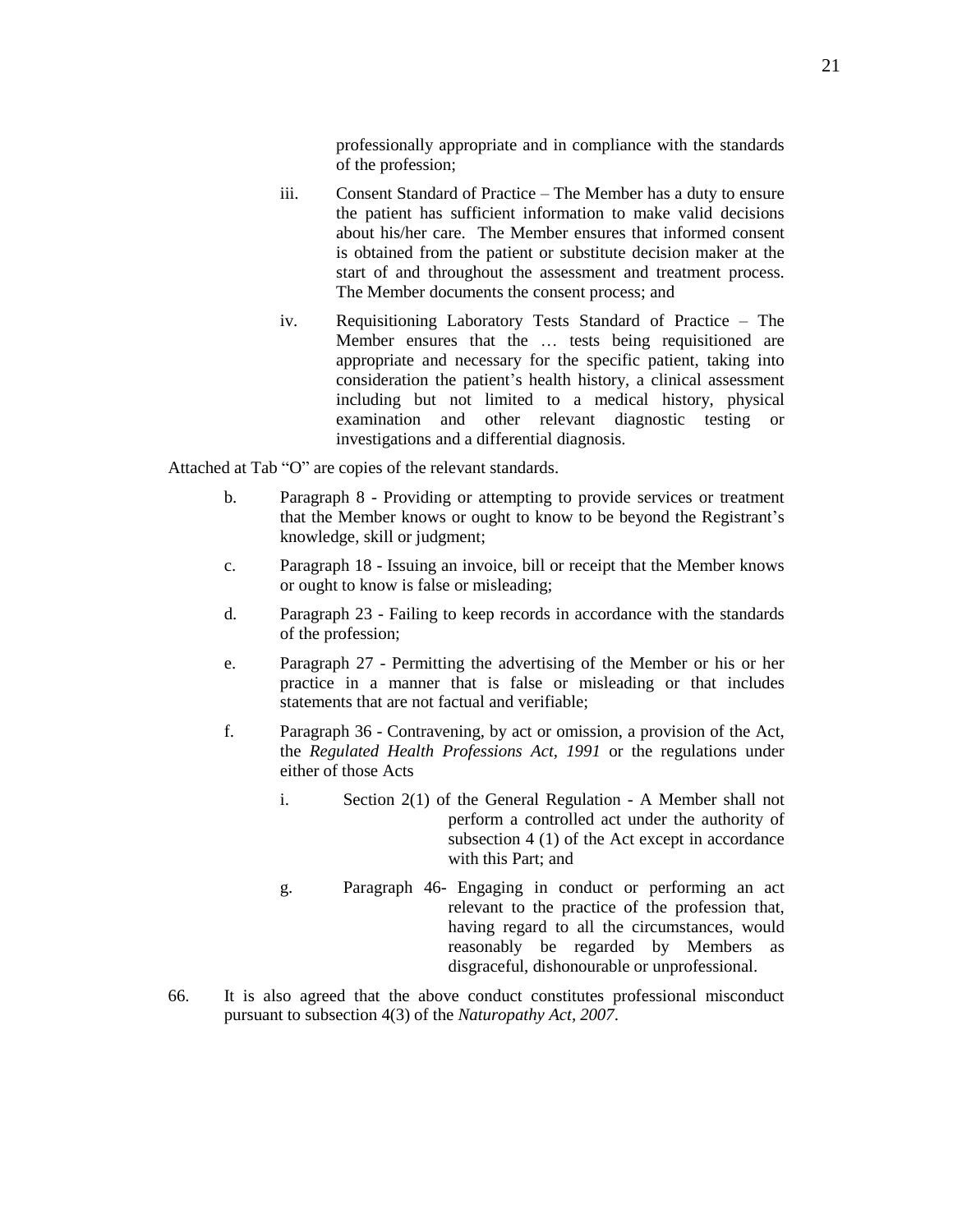### **ADMISSION OF PROFESSIONAL MISCONDUCT**

- 67. By this document, the Registrant admits to the truth of the facts referred to in paragraphs 1 to 66 above (the "Agreed Facts").
- 68. By this document, the Registrant states that:
	- a. She understands fully the nature of the allegations made against her;
	- b. She has no questions with respect to the allegations against her;
	- c. She admits that the admitted facts constitute professional misconduct;
	- d. She understands that by signing this document she is consenting to the evidence as set out in the Agreed Statement of Facts and Admission of Professional Misconduct being presented to the Discipline Committee;
	- e. She understands that by admitting the allegations, she is waiving her right to require the College to prove the allegations against her at a contested hearing;
	- f. She understands that the decision of the Committee and a summary of its reasons, including reference to his name, will be published in the College's annual report and any other publication or website of the College;
	- g. She understands that any agreement between her and the College with respect to the penalty proposed does not bind the Discipline Committee; and
	- h. She understands and acknowledges that she is executing this document voluntarily, unequivocally, free of duress, free of bribe, and that she has been advised of her right to seek legal advice.
- 69. In light of the Agreed Facts and Admission of Professional Misconduct, the College and the Registrant submit that the Discipline Committee should find that the Registrant has committed professional misconduct.

# **Decision**

The Panel finds that the Registrant committed acts of professional misconduct as admitted by the Registrant and as are described more fully in the Agreed Statement of Facts.

# **Reasons for Decision**

Having considered the agreed facts, Dr. Deshko's admissions and the relevant legislation, the Panel is satisfied that the conduct admitted to amounts to professional misconduct.

Dr. Deshko's conduct breached the scope and standard of the practice of a naturopathic doctor in the province. The extent, nature, and frequency of the misconduct as described in the Agreed Statement of Facts were significant and would reasonably be regarded by other registrants of the profession as, dishonourable and unprofessional. The seriousness of the allegations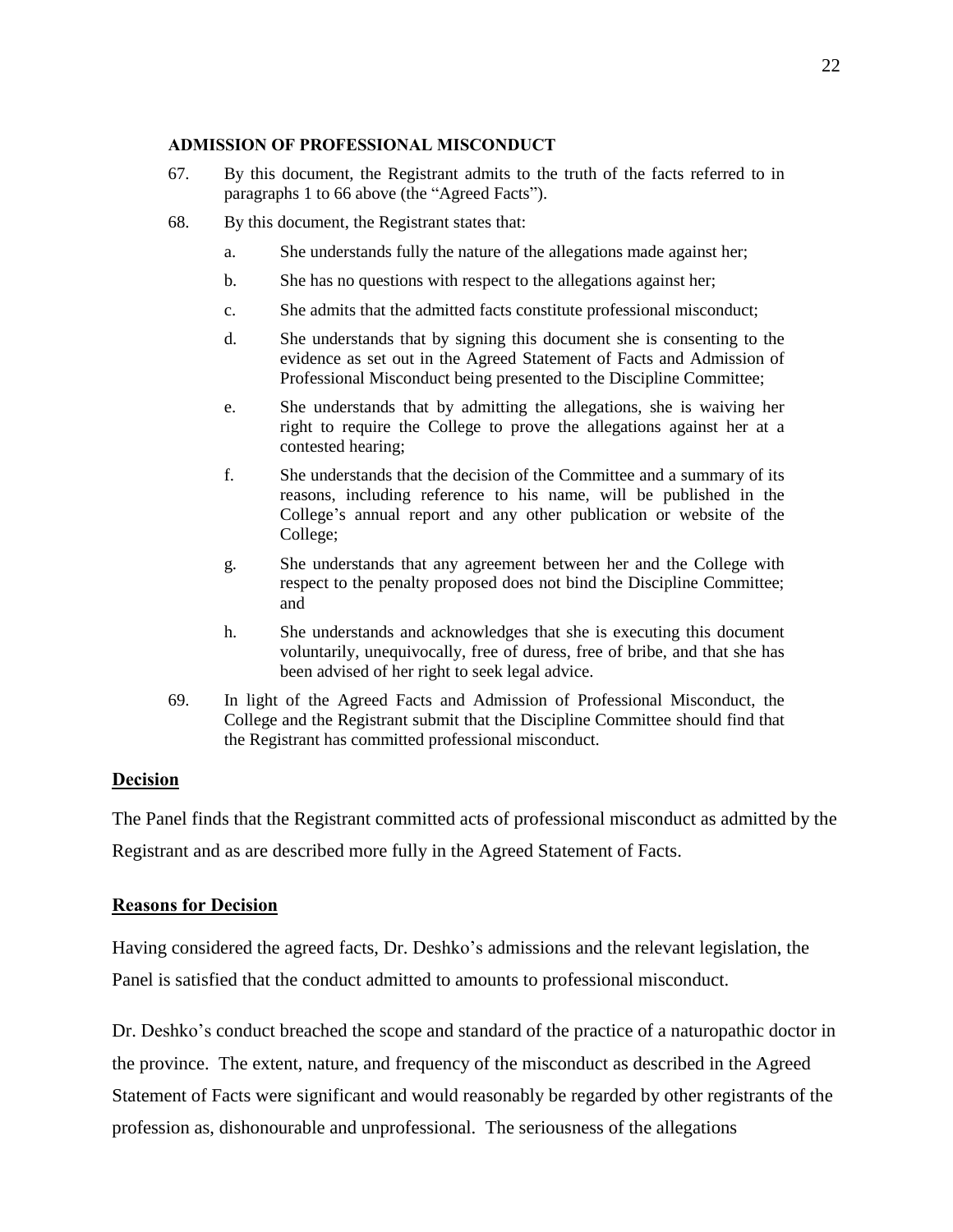consequently, undermine the profession in the eyes of the public, stakeholders, regulated health care providers, and colleagues.

In summary, Dr. Deshko's misconduct included: improper delegation; charging block fees; laboratory non- compliance; advertising and administration concerns; and providing services, that are beyond the registrant's knowledge, skill or judgement.

#### **Penalty Submissions**

Counsel for the College advised the panel that a Joint Submission on Order and Costs had been agreed upon (Exhibit #3). The Joint Submission provides as follows:

The College of Naturopaths of Ontario and Dr. Yelena Deshko, ND (the "Registrant") agree and jointly submit that the Discipline Committee make an order:

- 1. Requiring the Registrant to appear before the panel to be reprimanded immediately following the hearing of this matter.
- 2. Directing the Chief Executive Officer to suspend the Registrant's certificate of registration for a period of five months, on a schedule to be set by the Chief Executive Officer, two (2) months of which shall be remitted if the Registrant complies with the provisions of paragraph  $3(a)$  through  $3(c)$  no later than five months from the date of the order of the Discipline Committee.
- 3. Directing the Chief Executive Officer to impose the following specified terms, conditions and limitations on the Registrant's certificate of registration:
	- a. Requiring that the Registrant unconditionally pass, and at her own expense, the ProBe course in ethics and boundaries, no later than six months from the date of the order of the Discipline Committee;
	- b. Requiring that the Registrant successfully complete, to the satisfaction of the Chief Executive Officer and at her own expense, the College's Jurisprudence course, no later than six months from the date of the order of the Discipline Committee;
	- c. Requiring that the Registrant successfully complete, to the satisfaction of the Chief Executive Officer and at her own expense, a record-keeping course, approved by the Chief Executive Officer, no later than six months from the date of the order of the Discipline Committee;
	- d. Requiring the Registrant to submit to, and at her own expense, three practice inspections to be completed within two years following her return to practice.
- 4. For greater certainty, the Registrant's obligation to comply with the proposed terms, conditions and limitations on her certificate of registration contained in paragraph 3 is not relieved by serving the entire suspension referred to in paragraph 2 above.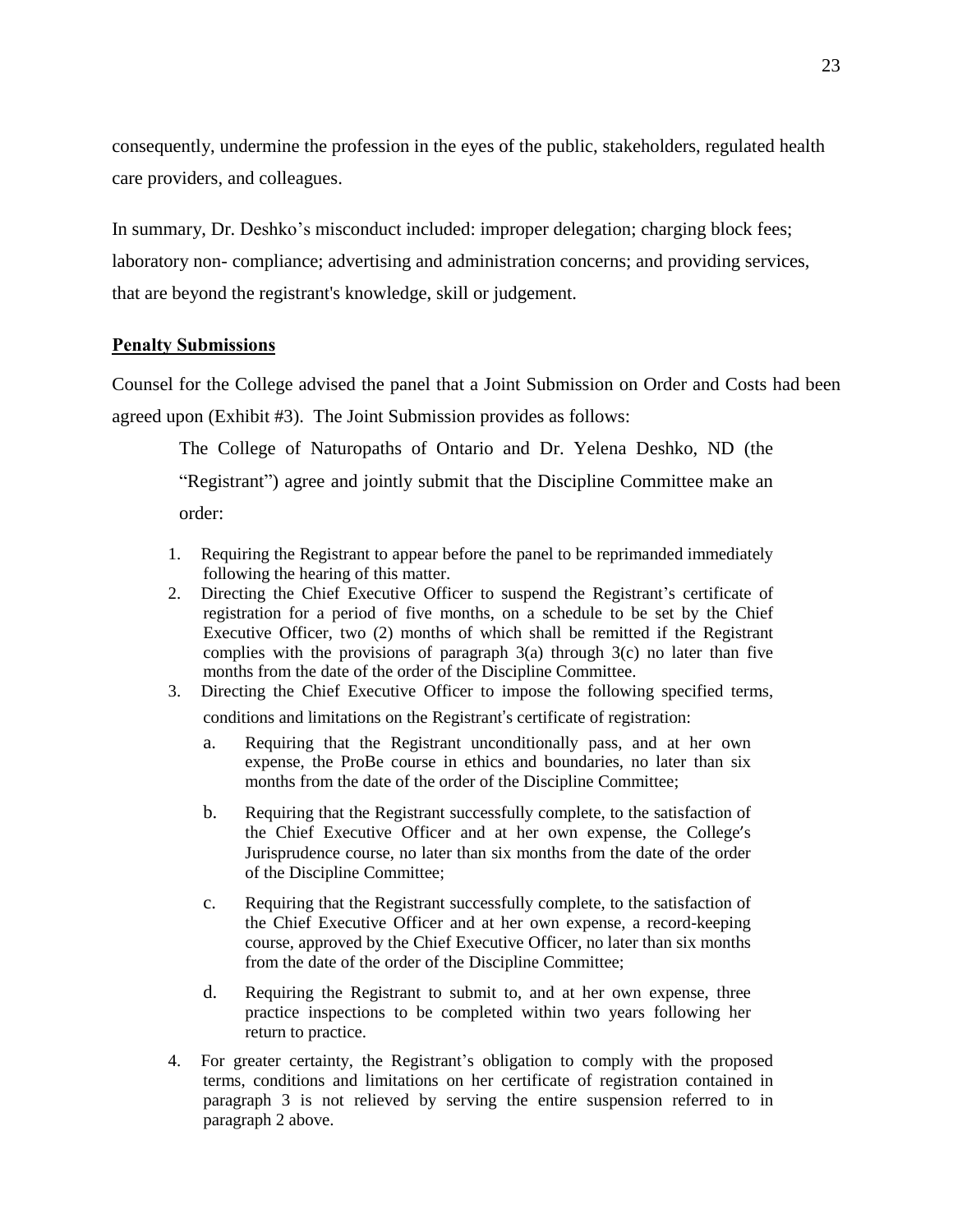- 5. Requiring the Registrant to pay of fine of not more than \$350 to the Minister of Finance within one month of the date of this order.
- 6. The Registrant shall pay the College's costs fixed in the amount of \$11,000 payable on schedule set by the Chief Executive Officer.

#### **Penalty and Costs Decision**

The panel accepts the Joint Submission and accordingly orders:

- 1. The Registrant to appear before the panel to be reprimanded on a date to be fixed by the Chair of the Discipline Committee<sup>2</sup>.
- 2. The Chief Executive Officer is directed to suspend the Registrant's certificate of registration for a period of five months, on a schedule to be set by the Chief Executive Officer, two (2) months of which shall be remitted if the Registrant complies with the provisions of paragraph 3(a) through 3(c) no later than five months from the date of the order of the Discipline Committee.
- 3. The Chief Executive Officer is directed to impose the following specified terms, conditions and limitations on the Registrant's certificate of registration:
	- i. Requiring that the Registrant unconditionally pass, and at her own expense, the ProBe course in ethics and boundaries, no later than six months from the date of the order of the Discipline Committee;
	- ii. Requiring that the Registrant successfully complete, to the satisfaction of the Chief Executive Officer and at her own expense, the College's Jurisprudence course, no later than six months from the date of the order of the Discipline Committee;

iii.Requiring that the Registrant successfully complete, to the

<sup>&</sup>lt;sup>2</sup> As a result of prior commitments, the Registrant was unable to receive her reprimand immediately following the hearing. The panel and parties agreed to schedule the reprimand on a later date.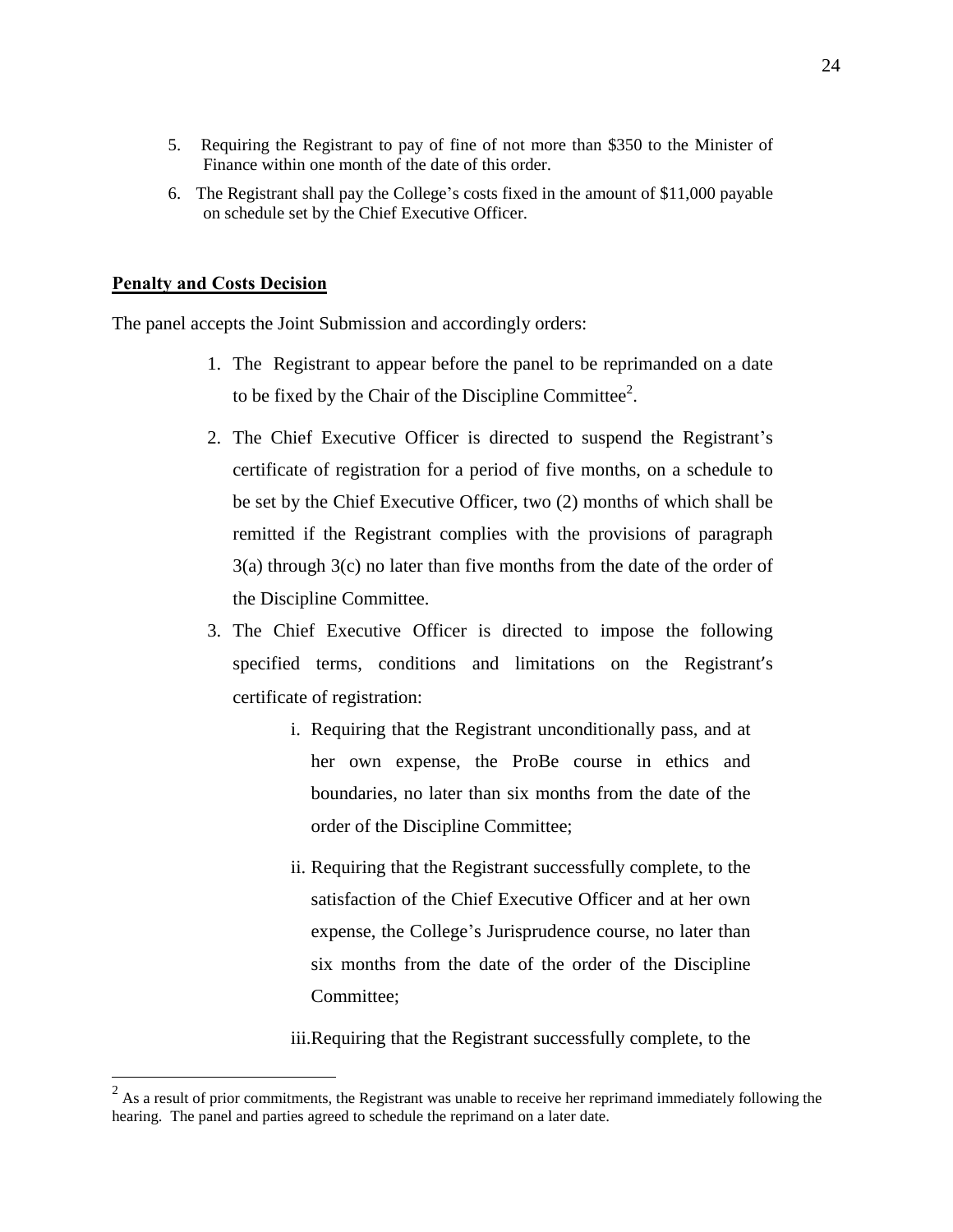satisfaction of the Chief Executive Officer and at her own expense, a record-keeping course, approved by the Chief Executive Officer, no later than six months from the date of the order of the Discipline Committee;

- iv.Requiring the Registrant to submit to, and at her own expense, three practice inspections to be completed within two years following her return to practice.
- 4. For greater certainty, the Registrant's obligation to comply with the proposed terms, conditions and limitations on her certificate of registration contained in paragraph 3 is not relieved by serving the entire suspension referred to in paragraph 2 above.
- 5. The Registrant shall pay of fine of not more than \$350 to the Minister of Finance within one month of the date of this order.
- 6. The Registrant shall pay the College's costs fixed in the amount of \$11,000 payable on schedule set by the Chief Executive Officer.

### **Reasons for Penalty Decision**

The panel understood that it should not interfere with a joint proposal on penalty unless accepting it would bring this discipline process into disrepute or otherwise be contrary to the public interest. The panel had no trouble concluding that the proposed penalty and costs ordered were well within an acceptable range and serve the public interest..

The panel was satisfied that the penalty is fair, considered and appropriate and takes both mitigating and aggravating factors into account. It speaks to all four principles of sanctioning and ensures the public's trust in the profession, the College and the College's disciplinary process.

The Registrant's misconduct not only reflects poorly on herself, but on the profession as a whole. The profession suffers if the public loses confidence.

The panel agreed that a suspension (a minimum of three months to a maximum of five months, subject to the Registrant addressing the terms, conditions and limitations) was reasonable and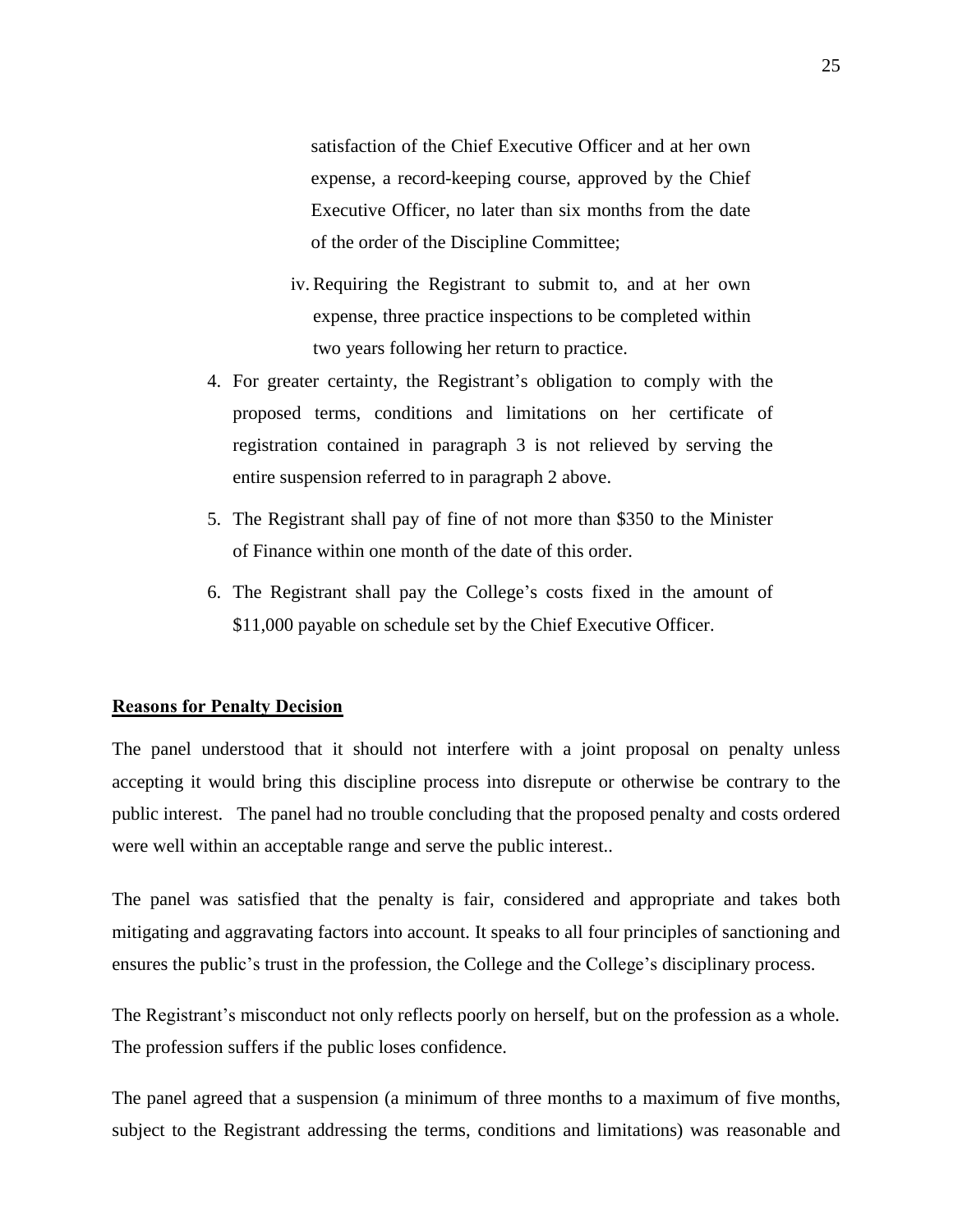appropriate. The panel acknowledged that a suspension of (at least) three months was not insignificant. A suspension of that length, with the attendant financial hardship, as a result of not being able to work in one's chosen profession, will serve to remind the Registrant that her behaviour was professional misconduct. The suspension also informs the profession as well as the public that conduct of this nature will be taken seriously by the College.

The panel agreed that the ProBE course addresses all four principles of sanctioning. The tailored course provides a remedial opportunity that will allow the Registrant to reflect on the conduct that brought her to this point and provide guidance and education as she continues to advance her practice. The ProBe course is a rigorous program, with heightened expectations. Successful completion of this course will require work, insight and reflection on the part of the Registrant.

Further, the College's Jurisprudence Course and a record-keeping course (approved by the Chief Executive Officer) will help to ensure that the Registrant continues to learn and grow from this experience and will not find herself in a similar situation again.

Lastly, the requirement of the Registrant to submit to three practice inspections within two years following her return to practice will allow her to monitor and reinforce all that she has learned through her remedial coursework.

The imposition of these terms, conditions and limitations (in the form of three courses and three practice inspections over a period of two years) speaks to the profession as a whole and sends a strong message to the public. It assures the public that its confidence in the profession is well placed.

In awarding costs, the panel was cognizant that costs are not meant to be punitive but are appropriate and often necessary in smaller Colleges. And while the Registrant has the right to a thorough investigation and the right to a hearing, she also bears some responsibility for the overall cost. The panel is satisfied that the costs ordered are fair and appropriate.

As a reference and to reassure the Panel that the College's JSP was reasonable, proportionate and fair, College Counsel provided the panel with a Case Law and Authority Brief. This brief containing nine cases from six different regulatory colleges that College Counsel submitted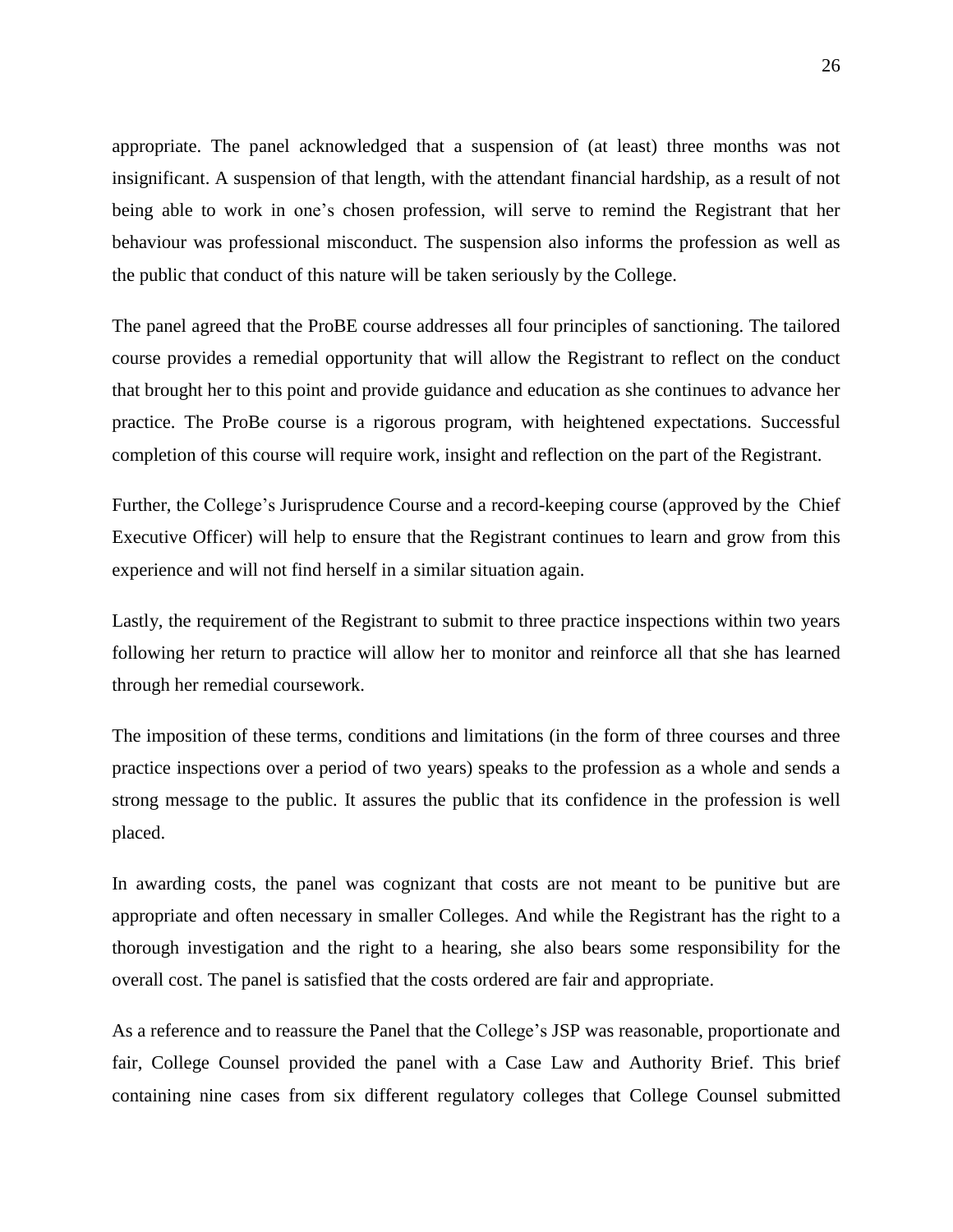contained similarities to the current matter. The panel reviewed the cases and agreed that the proposed JSP fell within a reasonable and acceptable range.

The panel is satisfied that the penalty is fair, considered and appropriate. It speaks to all four principles of sanctioning and ensures the public's trust in the profession, the College and the College's disciplinary process.

At the conclusion of the hearing, having confirmed that the Registrant waived any right to appeal, the Panel delivered its reprimand.

I, Jacob Scheer, Chair, sign this decision and reasons for the decision as Chairperson of this Discipline panel and on behalf of the members of the Discipline panel as listed below:

<u>labra</u> Chaifperson

<u>Jan 14</u> Date

Names of panel members Vaishna Sathananthan, ND Dianne Delany Lisa Fenton Hanno Weinberger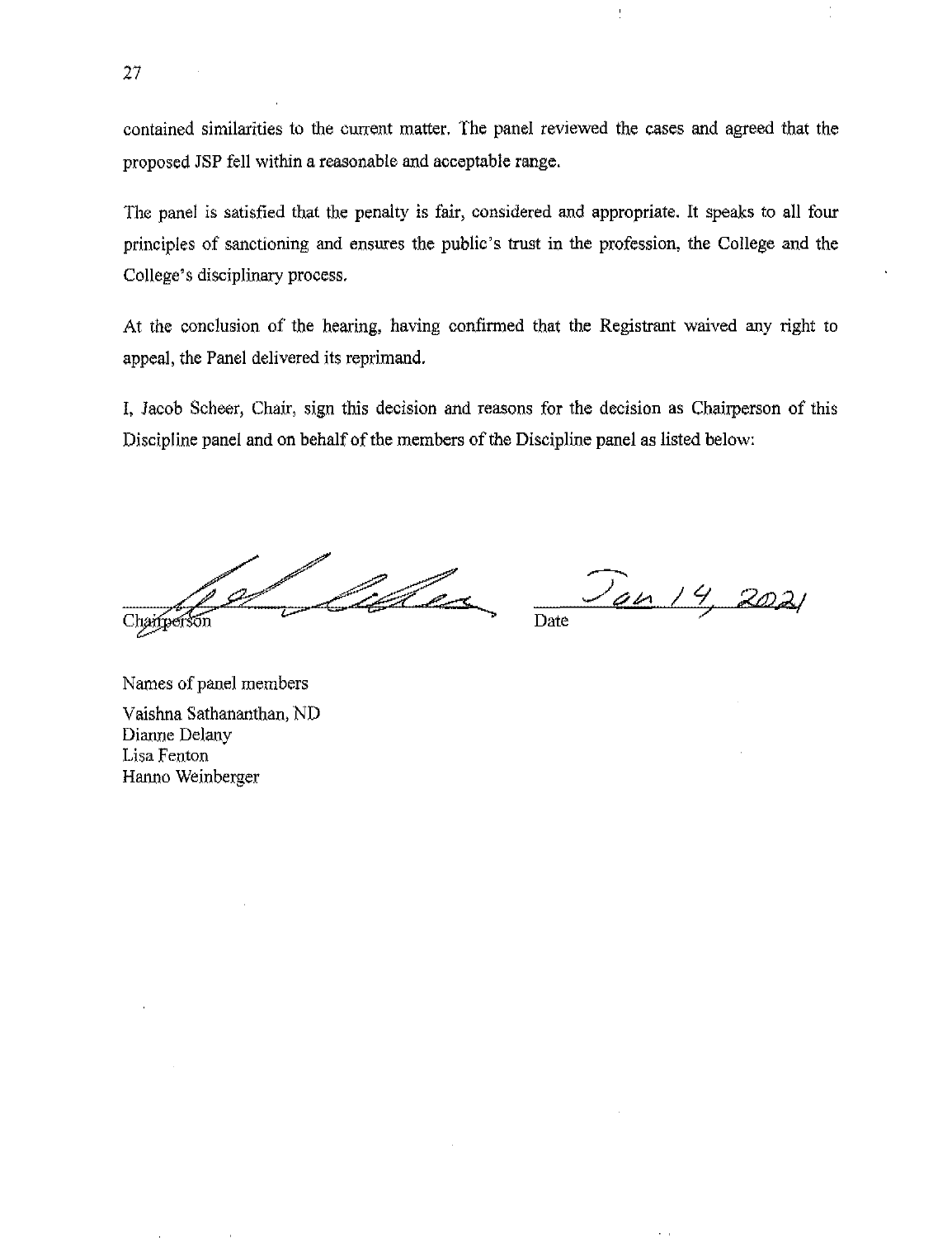#### **REPRIMAND**

As you know, Dr.Deshko, as part of its penalty order this Discipline Panel has ordered that you be given an oral reprimand. You agreed to this term of order as part of your joint submission on penalty filed during the course of the hearing.

The fact that you have received this reprimand will be part of the public portion of the Register and, as such, part of your record with the College.

Although you will be given an opportunity to make a statement at the end of the reprimand, this is *not* an opportunity for you to review the decision made by the Discipline Panel, *nor* a time for you to debate the merits of our decision.

The Panel has found that you have engaged in professional misconduct in the following ways:

- A) You contravened a standard of the profession and failed to maintain the standard of practice of the profession – including the Scope of Practice Standard, Consent Standard, IV IT Standard, and Performing Authorized Acts
- B) You provided services or treatment that you knew or ought to have known to be beyond your knowledge, skill or judgment
- C) And you engaged in conduct that having regard to all the circumstances would reasonably be regarded by members as disgraceful, dishonourable or unprofessional

It is a matter of profound concern to this Panel that you have engaged in these forms of professional misconduct.

Moreover, the result of your misconduct is that you have let down the public, the profession and yourself.

We need to make it clear to you that your conduct is unacceptable.